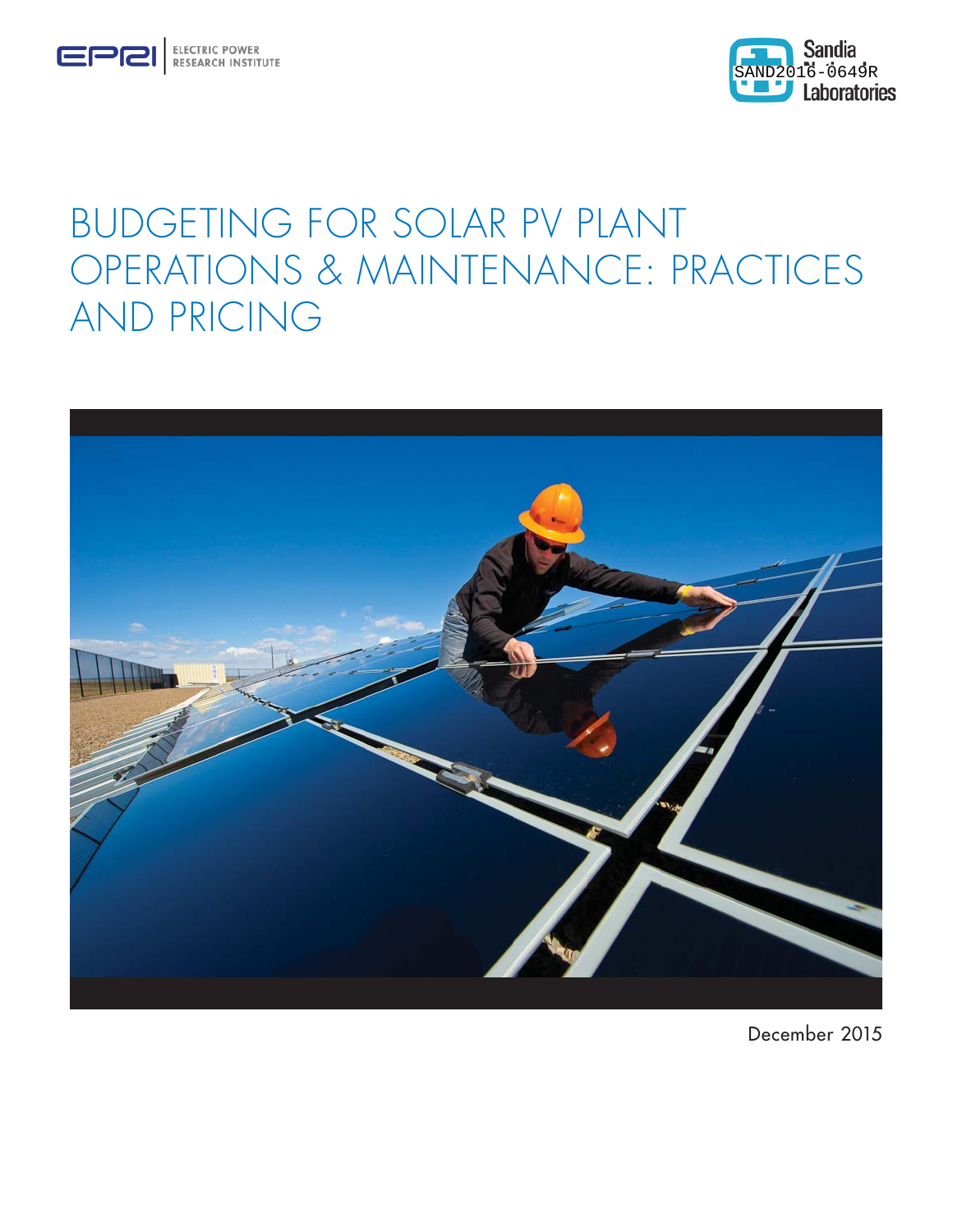

#### **Report Abstract**

With rising grid interconnections of solar photovoltaic (PV) systems, greater attention is being trained on lifecycle performance, reliability, and project economics. Expected to meet production thresholds over a 20-30 year timeframe, PV plants require a steady diet of operations and maintenance (O&M) oversight to meet contractual terms. However, industry best practices are only just beginning to emerge, and O&M budgets—given the arrangement of the solar project value chain—appear to vary widely. Based on insights from in-depth interviews and survey research, this paper presents an overview of the utility-scale PV O&M budgeting process along with guiding rationales, before detailing perspectives on current plant upkeep activities and price points largely in the U.S. It concludes by pondering potential opportunities for improving upon existing O&M budgeting approaches in ways that can benefit the industry at-large.

# **Introduction**

With expanding deployments of solar PV expected to surpass 26 GW in the U.S. by end 2015—up some 13x since 20101 greater attention is being focused on operations and maintenance (O&M) considerations, particularly for utility-scale plants—the dominant market segment in the U.S.<sup>2</sup> The financing arrangements governing these multi-MW systems, often predicated on meeting production targets across 20 years, place a premium on sustaining plant health and lifecycle performance. Yet O&M practices and protocols remain far from standardized, and as a result, associated budgeting is highly variable, if generally underfunded, according to a number of industry stakeholders.

The continual search for ways to reduce plant capital and operational expenditures is, for one, placing greater pressure on project stakeholders to streamline O&M practices and their accompanying costs. (Global system costs have fallen by 80% from 2008 to 20143, and utility-scale installations in the U.S. now average \$1.69/W.4) Typically considered a "cost center" on the balance sheet, O&M, even if recognized as a value input to a PV plant's enduring welfare, tends to receive modest funding in order to satisfy competitive bid thresholds and/or stringent customer demands.

Record-low power purchase agreement (PPA) prices for utilityscale PV plants in the U.S. are intensifying scrutiny of project budgets, resulting in cuts to O&M among other line items. For perspective, average large-scale PV prices in the U.S. have dropped by roughly \$25/MWh per year from 2006 to 2013

### **Table of Contents**

| $Introduction \dots 12$                         |  |
|-------------------------------------------------|--|
| Research Methodology and Respondent Profile  4  |  |
| PV O&M Budgeting: Structures and Stipulations 4 |  |
|                                                 |  |
| Re-Imagining the O&M Budget Process: A Future   |  |
|                                                 |  |
|                                                 |  |

*This white paper was prepared by Nadav Enbar and Dean Weng of the Electric Power Research Institute, and Geoff Klise of Sandia National Laboratories.*

*Sandia National Laboratories is a multi-program laboratory managed and operated by Sandia Corporation, a wholly owned subsidiary of Lockheed Martin Corporation, for the U.S. Department of Energy's National Nuclear Security Administration under contract DE-AC04-94AL85000.*

<sup>&</sup>lt;sup>1</sup> The Future of U.S. Solar: Getting to the Next Order of Magnitude. GTM Research, Boston MA: 2015.

<sup>2</sup> According to MaxGen Energy Services, a specialist PV O&M supplier, the utility-scale segment comprises 7-8 GW. Source: *USA PV O&M Trends and Market* Outlook. PV Insider, London, England: 2015.

<sup>3</sup> REthinking Energy: Towards a New Power System, International Renewable Energy Agency (IRENA), 2014.

<sup>4</sup> Personal communication, Bloomberg New Energy Finance, September 24, 2015.

<sup>5</sup> Utility-Scale Solar 2014: An Empirical Analysis of Project Cost, Performance, and Pricing Trends in the United States, Lawrence Berkeley National Labs, Berkeley, CA: 2015. LBNL-1000917.

<sup>6</sup> In April, Austin Energy received developer bids priced below \$0.04/kWh to meet the utility's 600 MW procurement plan. And in July, NV Energy agreed to pay \$0.0387/kWh over 20 years for the generation from a 100-MW plant to be built by First Solar. The latter agreement is a new low for a signed PPA without meaningful state tax credits (though with a 3% cost inflator).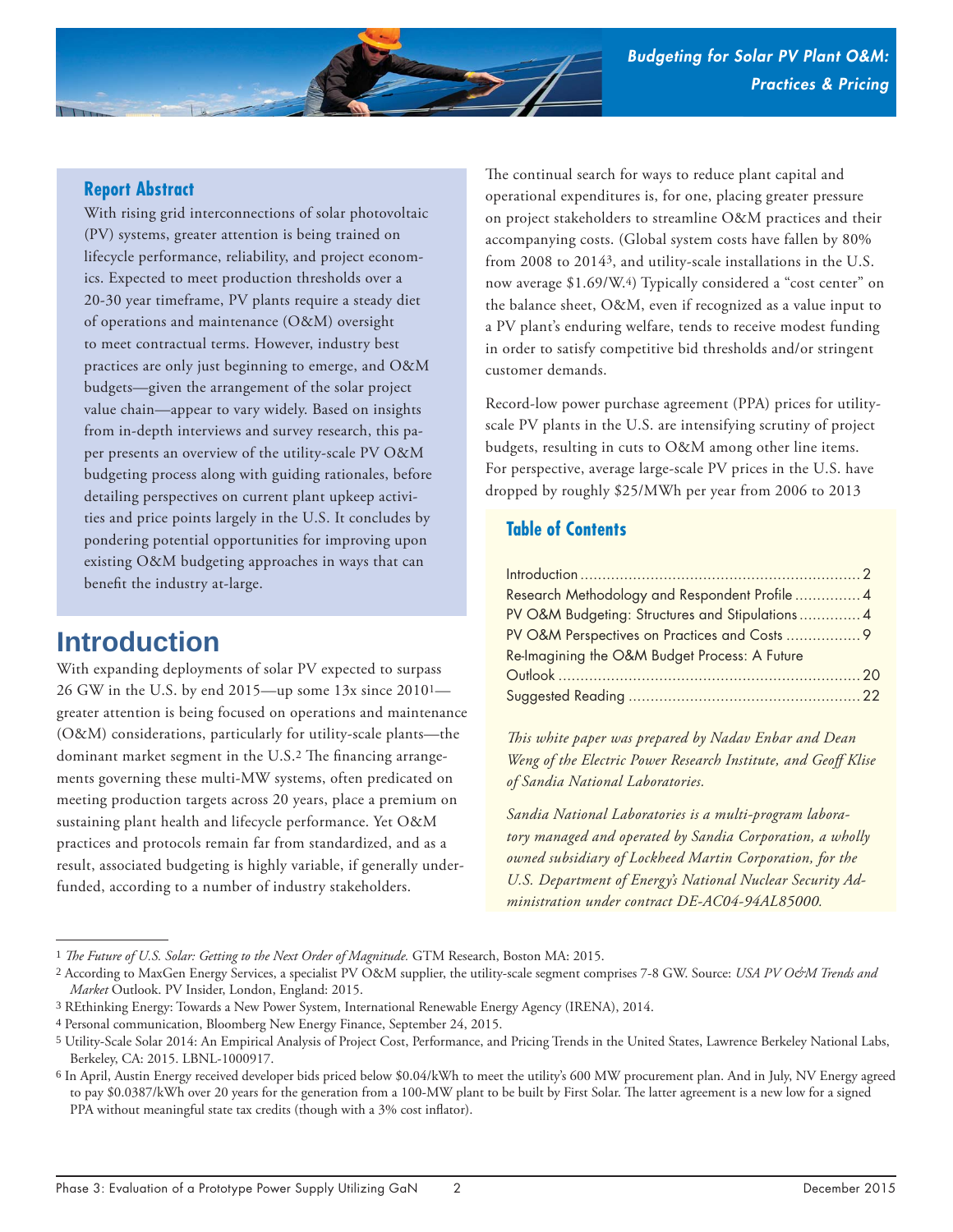

(~\$226/MWh to ~\$51/MWh), and by another \$10/MWh in 20145, resulting in PPA prices in the Southwest that today fall below \$40/MWh.6

The structural manner in which PV plants are developed, owned, and operated is, meanwhile, a primary explanation for the observed variation in PV O&M approaches. The motivations and self-interests of the actors that are financially invested in a plant over the course of its lifespan often assign differing degrees of importance to the O&M function—sometimes at the expense of a PV system's cradle-to-grave financial outlook. Due to divergent cost-benefit perspectives, there tends to be disagreement among involved parties about appropriate O&M funding allocations and the merit of including performance- or availability-based incentives into contractual language.

The relative scarcity of older PV systems installed in the field is a complicating factor further obscuring strategic thinking around

O&M strategy and budgeting. The vast majority of PV plants installed worldwide have been commissioned within the last 7-8 years. Consequently, there is little long-term performance data available to analyze system operation and the effectiveness of concomitant O&M activities over multiple decades.7

Per Table 1, a constellation of companies inhabits, at least peripherally, the PV O&M space; each entity, however, has differing stakes in the outcome of a plant's health due to their primary and secondary roles in the market. For example, developers and engineering, procurement, and construction firms (EPCs) are usually responsible for providing O&M as part of a service wrap, but may seek to minimally budget for the activity if they intend to flip their projects to a new owner once tax credits have been fully tapped in 5-7 years, or earlier. Turnkey solar companies seeking to develop and manage their PV portfolios in perpetuity may invest more heavily in O&M, mindful of economy of scale savings that can be derived from effective fleet supervision.

| <b>Role / Focus</b>                                                                                                                                                                                  |
|------------------------------------------------------------------------------------------------------------------------------------------------------------------------------------------------------|
| Build and manage owned and third party assets; typically the default providers of O&M (often outsourced)<br>as part of a service wrap. Often "flip" a project once tax credits are exhausted.        |
| Primarily develop and oversee their own portfolios, providing all services from EPC to O&M. Also offer<br>design, build, and O&M services to 3rd party customers. O&M treated as a profit center.    |
| Provide the capital to develop and own assets; usually rely on third parties for O&M provision (though<br>exceptions exist). Owner's business intentions and investment strategies can vary.         |
| Works as the owner's agent for ensuring contracted O&M services are satisfactorily performed; handle<br>other data collection and reporting tasks to relevant jurisdictions and regulatory agencies. |
| Contract services to a range of third parties (EPCs, project owners, or asset managers) to conduct PV<br>O&M do not own assets.                                                                      |
| Insure whole systems, their constituent parts, and sometimes their performance.                                                                                                                      |
| Finance PV plant development and operation for plant owners, based on a range of factors including<br>anticipated returns.                                                                           |
| Provide capital to plant development and upkeep, often based on Investment Tax Credit (ITC)<br>considerations; sometimes debt provider is the bank.                                                  |
| Predominately PPA PV generation; For owned assets, primarily provide build capital, and contract O&M<br>services (a small number of utilities provide in-house plant supervision and upkeep).        |
| Objectively identify risk and certify PV system quality for project financiers and developers.                                                                                                       |
| $Q_1, \ldots, Q_{n-1}$ and $Q_2, \ldots, Q_{n-1}$ and $Q_3, \ldots, Q_{n-1}$ and $Q_4, \ldots, Q_{n-1}$ and $Q_5, \ldots, Q_{n-1}$                                                                   |

#### *Table 1 – Companies and their Roles in the O&M Space*

*Sources: GTM Research/SoliChamba Consulting, EPRI, Sandia National Laboratories*

*Note: Some company types can have multiple roles depending on their orientation.*

<sup>7</sup> According to MaxGen Energy Services, a specialist PV O&M supplier, the utility-scale segment comprises 7-8 GW. Source: *USA PV O&M Trends and Market* Outlook. PV Insider, London, England: 2015.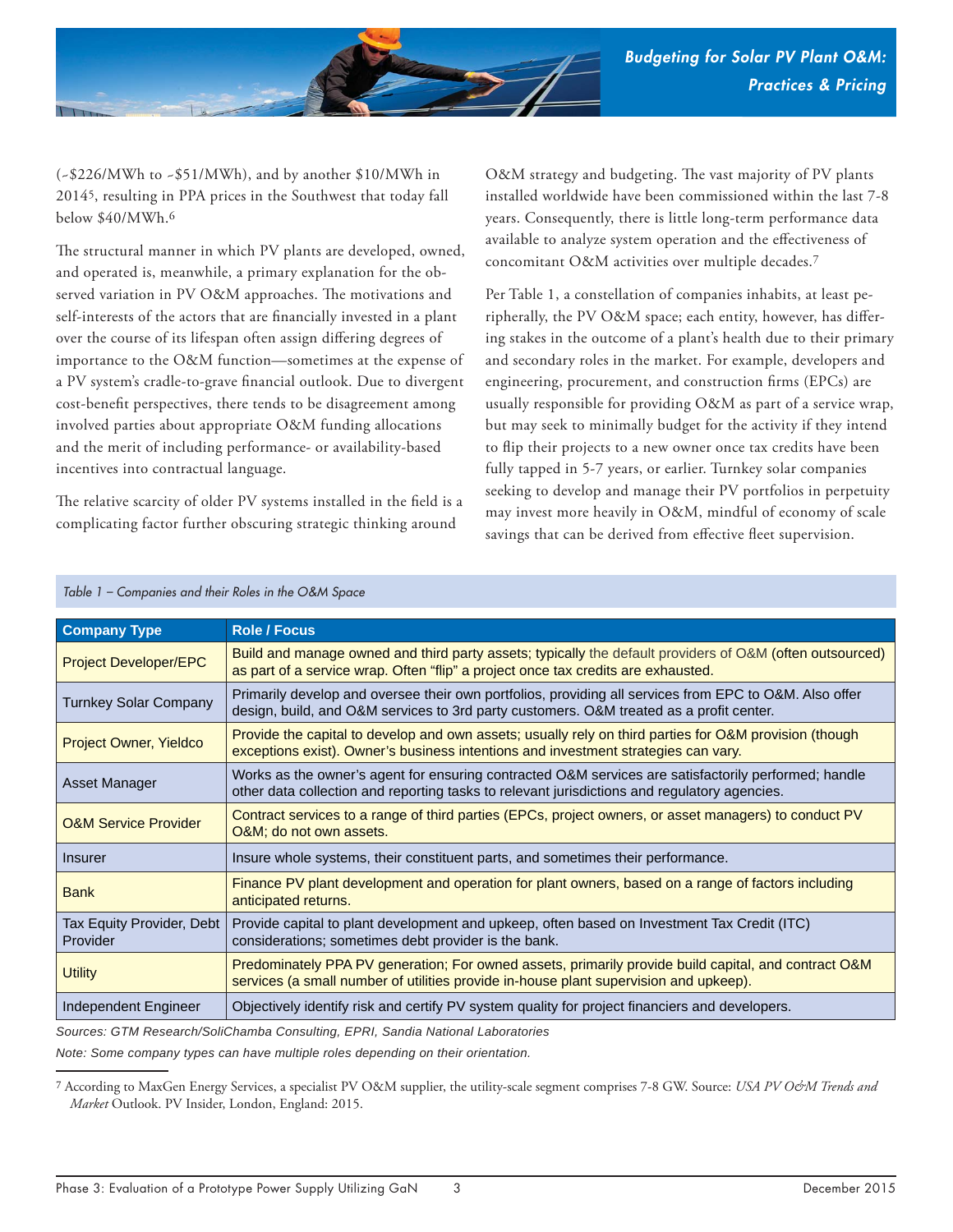

Meanwhile, O&M providers contract their services to meet explicit plant performance criteria at typically low margins, with some overcoming financially onerous EPC and/or plant owner demands by introducing "cost plus" and time and materials pricing to accompany flat fee pricing for other services. And insurers tend to advocate for relatively greater O&M budgeting to help guarantee long-term plant quality and reliability. (They are increasingly developing novel products to insure against plant revenue and production shortfalls, with pricing reflective of O&M risk perceptions.)

These diverging attitudes about PV O&M impact budget allocations earmarked for that function. But a growing awareness of how O&M affects profitability means it now tends to be considered much earlier in the project development process than it has been historically, perhaps signaling the industry's evolving thinking.

# **Research Methodology and Respondent Profile**

To discern current PV O&M practices, their associated budget allocation, and informing rationales, The Electric Power Research Institute (EPRI) and Sandia National Laboratories (SNL) conducted 18 in-depth interviews with a cross section of industry participants and subject matter experts. The interviews, which accompany a comprehensive literature review, were guided by a questionnaire developed to elicit respondent comments and generate discussion. As much as possible, efforts were made to elaborate every question during the course of the interviews with the aim of removing any ambiguity. Once the interviews were completed, results were compiled and analyzed to ensure data integrity and consistency. Where clarifications were required, follow-up communications were completed accordingly.

In addition, an anonymous online survey was administered to support and confirm information gleaned from interview subjects. Altogether, the interviews and surveys were completed by a mix of executives, managers, and field engineers employed by a diversity of companies—including, electric utilities and independent power producers (IPPs), O&M service providers, turnkey solar firms, insurance and banking concerns, and others (see Table 2). All respondents indicated that they were knowledgeable about their organization's PV O&M outlook and budgeting approach.

*Table 2 – Make-Up of Interview and Survey Sample*

| <b>Respondent Type</b>       | <b>Respondents</b> |  |
|------------------------------|--------------------|--|
| <b>Interview Sample</b>      |                    |  |
| Utility / IPP                | 6                  |  |
| <b>Turnkey Solar Company</b> | 2                  |  |
| <b>O&amp;M Provider</b>      | 5                  |  |
| Insurance / Bank             | 4                  |  |
| <b>Independent Engineer</b>  | 1                  |  |
| Total                        | 18                 |  |
| <b>Survey Sample</b>         |                    |  |
| <b>O&amp;M Provider</b>      | 8                  |  |
| Owner                        | 5                  |  |
| <b>EPC</b>                   | 3                  |  |
| Asset manager                | 4                  |  |
| Total                        | 20                 |  |

# **PV O&M Budgeting: Structures and Stipulations**

O&M generally represents a small fraction of a plant's lifecycle project development and operational costs. According to data collected through interview and survey, the activity typically accounts for between 1% and 5% of a MW-class plant's total \$/ kW<sub>dc</sub> expenditure (see next section for commentary on pricing). The wide range in data points is due to differing plant characteristics (e.g., size, design, equipment/components/moving parts, location), business interests and orientations, instituted O&M approaches with varying levels of rigor, and contractual arrangements (e.g., length, stipulated responsibilities, price structure). There simply is no one-size-fits-all approach to developing an O&M budget. Instead, a broad structure exists for guiding the budgeting process that is informed by multiple factors and attitudes.

That said, there is little consensus surrounding "appropriate" O&M budget levels. For example, O&M service providers tend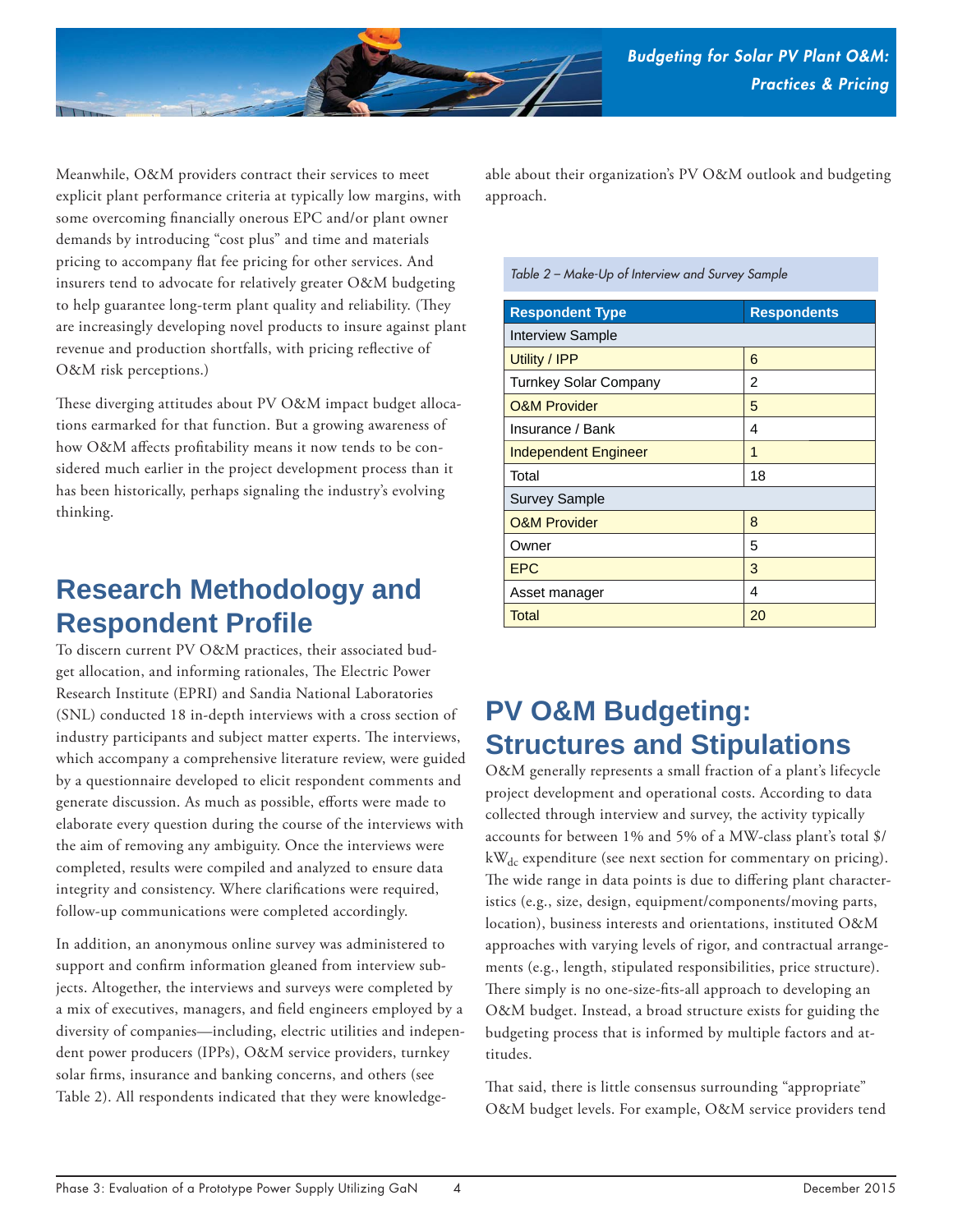

to embrace higher budget requirements to cover their margins and contractual uncertainties, while developers are inclined to estimate lower O&M costs to increase plant valuations, and still other actors can be motivated to set O&M allocations based on individual project investment horizons and revenue prospects. These contrasting viewpoints, among others, notify budget outcomes and can ultimately undermine a plant's lifecycle performance economics. (An impartial independent engineering firm can help overcome budget biases.)



Stakeholders do, however, tend to agree that O&M budgets have historically been low and remain so, relatively speaking. The percentage of project budgeting allocated to the activity actually appears to be trending upward as capital costs continue to fall; but this is not necessarily resulting in more available dollars. That's because an increasing number of companies are reportedly requiring that utility-scale PV plant EPC and O&M proposals be bid together, leading to sliding O&M prices caused by short-term (5-year) contracts with bidders who are motivated to exploit available warranties.

At bottom, budgeting is a variable cost-benefit exercise, informed by multiple perspectives, that attempts to balance O&M service levels and associated costs with the relative value afforded by enhanced performance and plant health. Though budget levels fluctuate across projects, the structure and key decision vectors, described below, provide the organizing framework for rationalizing associated accounting.

#### **Overarching O&M Approaches**

PV O&M approaches are typically broken out into three main categories, each with different cost-benefit tradeoffs and risk profiles:

- Preventative maintenance (PM) encompasses routine inspection and servicing of equipment—at frequencies determined by equipment type, environmental conditions, and warranty terms in an O&M services agreement—to prevent breakdowns and unnecessary production losses. This approach is becoming increasingly popular because of its perceived ability to lower the probability of unplanned PV system downtime. However, the upfront costs associated with PM programs are moderate and the underlying structure of PM can engender superfluous labor activity if not optimally designed.
- **Corrective or reactive maintenance** addresses equipment repair needs and breakdowns after their occurrence and, as such, is instituted to mitigate unplanned downtime. The historical industry standard, this "break-fix" method allows for low upfront costs, but also brings with it a higher risk of component failure and accompanying higher costs on the backend (perhaps placing a premium on negotiating extended warranty terms). Though a certain amount of reactive maintenance will likely be necessary over the course of a plant's 20-year lifetime, it can be lessened through more proactive PM and condition-based maintenance (CBM) strategies.<sup>8</sup>
- **Condition-based maintenance (CBM)** uses real-time data to anticipate failures and prioritize maintenance activities and resources. A rising number of third party integrators and turnkey providers are instituting CBM regimes to offer greater O&M efficiency. The increased efficiency, however, comes with a high upfront price tag given communication and monitoring software and hardware requirements. Moreover, the relative novelty of CBM can produce maintenance process challenges caused in part by monitoring equipment malfunction and/or erratic data connection.

<sup>8</sup> Note: some corrective maintenance can be completed remotely (e.g., inverter reset), while other less urgent activities can be combined with scheduled, preventative maintenance activities.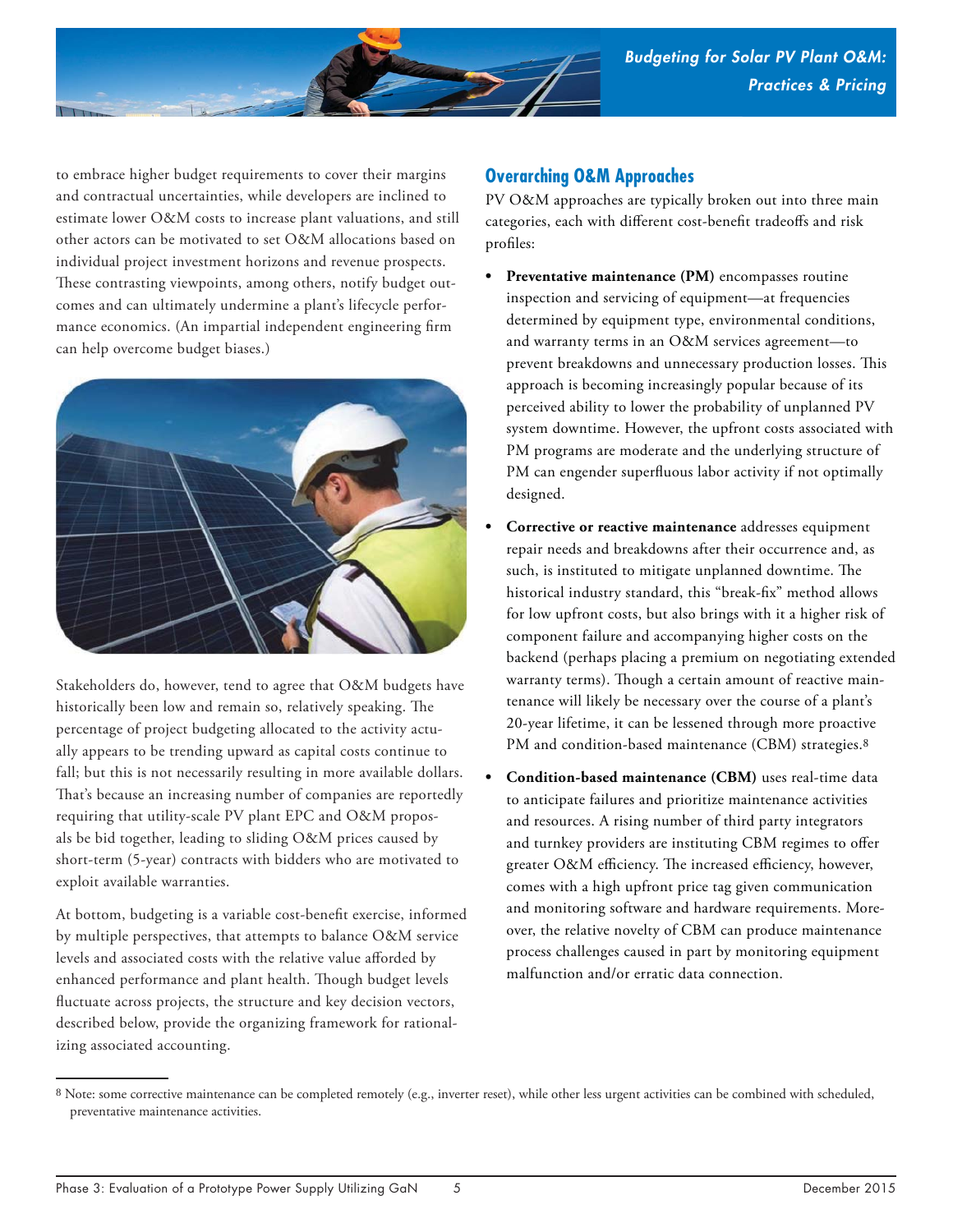

### **Yieldcos: Emblematic of Industry-wide Inattention to PV O&M?**

The emergence of yieldcos--publicly-traded companies that buy and hold operational assets, such as solar PV plants, to then pass on predictable cash flows from those assets to investors through dividends—is, for some, raising long-term plant quality and reliability concerns. The growth-oriented financing vehicle<sup>9</sup> enables development firms to sell the operational assets they have built to established yieldcos and receive lower cost capital that can subsequently be reinvested in new projects.10

The novel arrangement, which enjoyed an initial jolt of activity before experiencing a more recent market correction, represents one of a number of innovative financing models that is helping to propel solar deployments and signal the industry's progressive maturity. But some solar stakeholders question whether adequate O&M budgets have been implemented at the various yieldcos to appropriately service their solar assets over the long haul. Their concern emanates from a general industry perception of O&M as a cost center rather than a value generator. Central to their unease is the potential for lagging plant oversight and upkeep to cause increased unplanned downtimes and degraded performance, thus undermining investor confidence.

The implications of unmet plant expectations within the yieldco vehicle could be significant, and are potentially applicable to the broader, non-yieldco PV system install base. Will allocated O&M budgets undermine the promise of long-term, stable yieldco returns and, more generally, those of the broader investor class? The answer may well depend on one's perspective.

Reliability-centered maintenance (RCM) and Reliability Availability and Maintainability (RAM) can also be incorporated into O&M regimens. Both RCM and RAM rely on analysis results

from fault and failure information collected from PM, corrective, and CBM approaches applied to singular installations or fleets of plants.11

On the whole, the PV segment is trending toward O&M approaches that promote greater oversight and management capability, and conventional approaches seem to be shifting from reactive to preventive maintenance approaches. However, CBM and reliability-centered strategies are anticipated to play a larger role as PV assets proliferate, associated information technology and deployment costs fall, and the overarching cost-benefit equation improves.

Regardless of the O&M approach implemented, the majority of associated contracts clearly delineate the defined activities to be performed along with their frequency. Table 3 provides an example of tasks associated with the three major O&M approaches.

#### **O&M Contract Structure**

O&M contracts tend to be structured as either fixed price or pay-per-use arrangements. The former, also referred to as a "full wrap," covers all O&M activities for a fixed annual price. The latter, sometimes called a "cost-plus" plan, provides fixed price coverage to a number of recurring activities, and then charges on a per-task basis for corrective maintenance and other assignments.

Fixed price contracts are common in the industry, especially during the first five years of a plant's life during which time equipment and workmanship warranties are in place. But compared to pay-per-use plans, they are the significantly more expensive long-term service agreement option because of the price escalation that typically occurs once standard warranties expire. As a result, costs associated with repair, replacement, and maintenance issues become the plant owner/investor's financial responsibility. Consequently, full wraps can be considered "gold plated" arrangements that provide comprehensive O&M coverage, but at price points that may be tough to justify given bottom line ob-

<sup>9</sup> To date, over 20 yieldcos have been established globally by firms including Abengoa, NextEra Energy, NRG Energy, Pattern Energy, SunEdison, SunPower, First Solar, Transalta, among others. Note: not all of these yieldcos contain PV projects. Source: *Global Yieldco Overview.* SolarPlaza International BV, Rotterdam, The Netherlands: 2015.

<sup>&</sup>lt;sup>10</sup> The power plants that yieldcos buy and operate have, to date, often been developed by their parent companies. Yieldcos collect the contracted electricity fees and pay most of the proceeds out to investors as dividends, with the intention of providing stable returns.

<sup>&</sup>lt;sup>11</sup> Precursor Report of Data Needs and Recommended Practices for PV Plant Availability, Operations and Maintenance Reporting. Sandia National Laboratories. Albuquerque, NM: 2015. SAND2015-0587.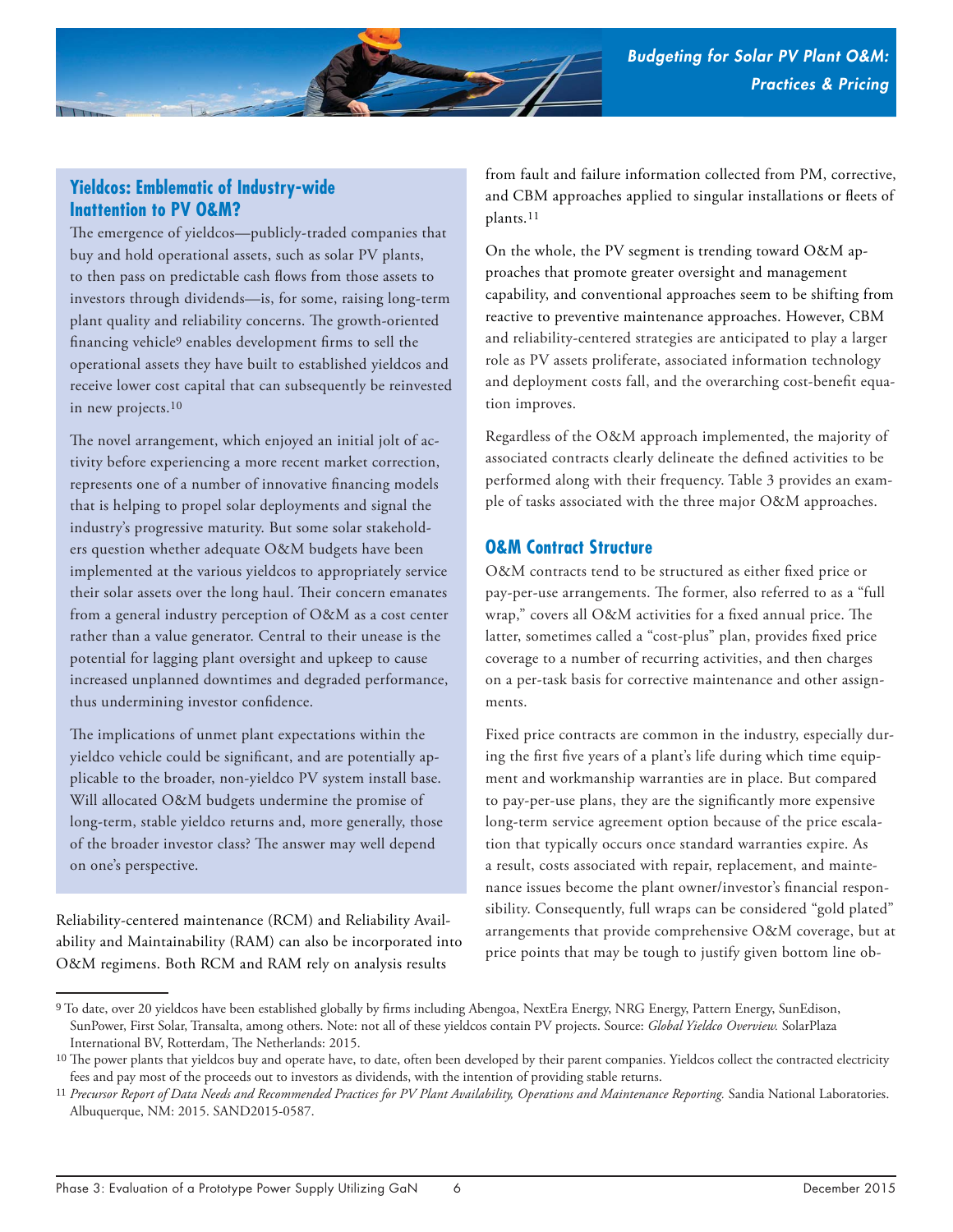

*Table 3 – Major Elements of PV Operations and Maintenance*

| <b>Preventative Maintenance (PM)</b>                                                                       |                                                                                                        |  |  |
|------------------------------------------------------------------------------------------------------------|--------------------------------------------------------------------------------------------------------|--|--|
| <b>Panel Cleaning</b>                                                                                      | <b>Water Drainage</b>                                                                                  |  |  |
| <b>Vegetation Management</b>                                                                               | Retro-Commissioning+                                                                                   |  |  |
| <b>Wildlife Prevention</b>                                                                                 | Upkeep of Data Acquisition and Monitoring Systems (e.g.,<br>electronics, sensors)                      |  |  |
| Upkeep of Power Generation System (e.g., Inverter Servicing,<br><b>BOS Inspection, Tracker Maintenance</b> | Site maintenance (e.g., security, road/fence repair, environmental<br>compliance, snow removal, etc.). |  |  |
| <b>Corrective/Reactive Maintenance</b>                                                                     |                                                                                                        |  |  |
| <b>On-Site Monitoring</b>                                                                                  | <b>Non-Critical Reactive Repair**</b>                                                                  |  |  |
| Critical Reactive Repair* (high priority)                                                                  |                                                                                                        |  |  |
|                                                                                                            | <b>Warranty Enforcement</b>                                                                            |  |  |
| <b>Condition-Based Maintenance (CBM)</b>                                                                   |                                                                                                        |  |  |
| Active Monitoring-Remote and On-Site Options                                                               |                                                                                                        |  |  |
| <b>Warranty Enforcement (Planned and Unplanned)</b>                                                        | <b>Equipment Replacement (Planned and Unplanned)</b>                                                   |  |  |

*Source: EPRI*

*† Retro-commissioning identifi es and solves problems that have developed during the course of the PV system's life.*

*\* Critical reactive repairs address production losses issues.*

*\*\* Non-critical reactive repairs address production degradation issues.*

jectives. (Note: this outlook is predicated on a recognition of the fixed price contract's upfront costs, without considering the potentially long-term financial advantages that may emanate from leveraging the service agreement to address numerous corrective maintenance issues that may surface and, in turn, more economically improve plant lifecycle availability and performance.)

Plant owners/investors are unsurprisingly motivated to negotiate lower full wrap prices which can sometimes lead to contracts that are financially unsustainable for O&M providers. As a partial result, pay-per-use contracts are gaining industry traction. These service agreements allow for activities and their frequencies, as

well as general expectations to be clearly defined among contractual parties. Beyond fixed-fee activities, corrective maintenance and other tasks, such as vegetation management or panel washing, can be billed on a time-and-materials (T&M) basis. This approach introduces greater risk-reward tradeoffs to the plant owner/investor: incurred O&M costs could be high if a plant's corrective maintenance needs turn out to be considerable, but they could also be fairly negligible if the opposite should occur. Meanwhile, for O&M providers, *Credit: CPS Energy*

cost-plus plans can facilitate a more financially palatable means for meeting a range of contractual benchmarks described below (e.g., performance and/or availability guarantees).

All told, the nature and type of O&M agreement inked will vary based upon a plant owner's motivations and experience, plant size/makeup, location, and other factors. A more conservative plant owner with longer term plant aspirations may, for example, seek to lock in a long-term fixed-price O&M agreement, while an entity interested in flipping a project in 5-7 years (or earlier) from commissioning may opt for a shorter fixed-price O&M contract that can leverage existing warranties. A 10-year pay-

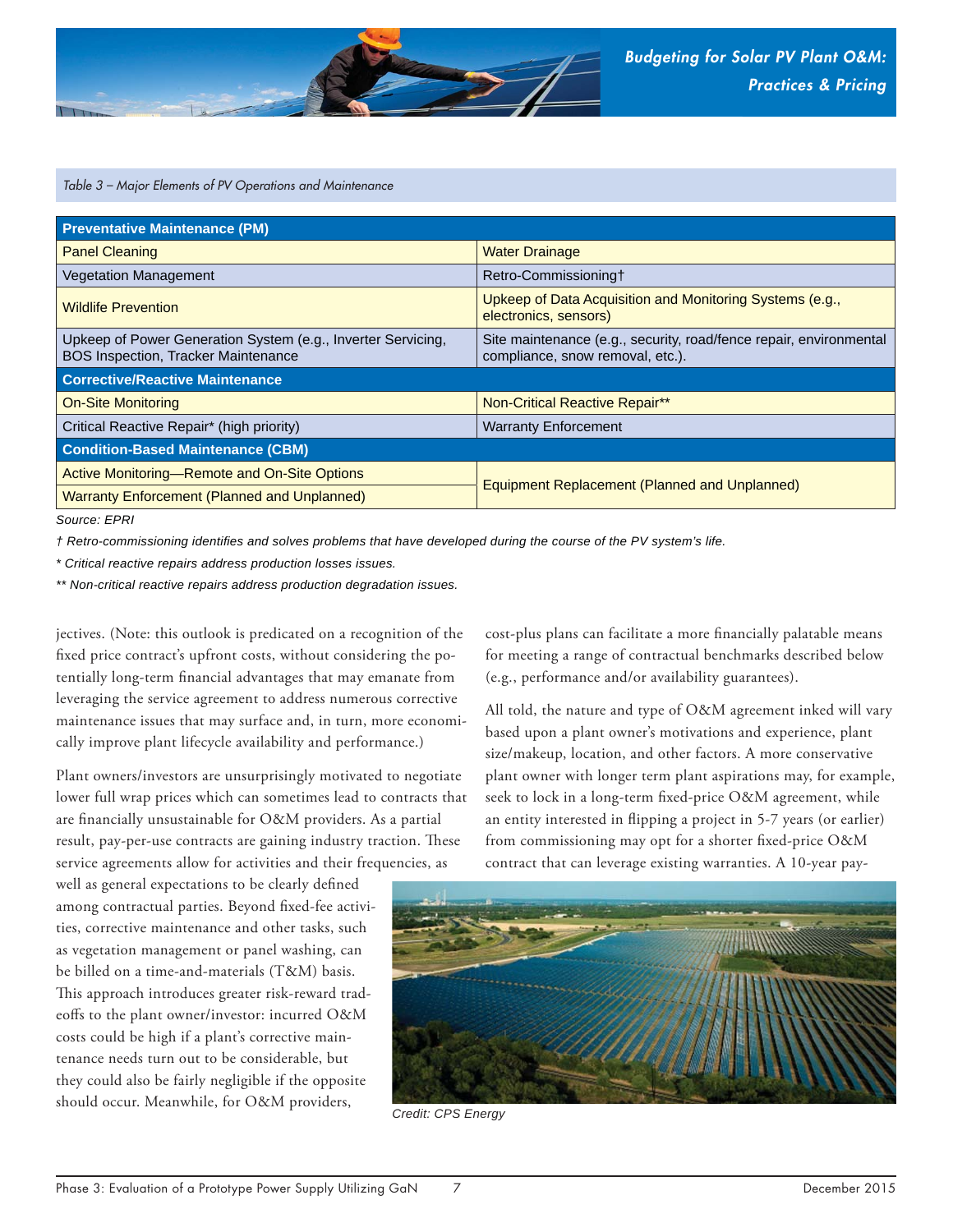

per-use plan may, meanwhile, be considered more suitable for an asset holder who purchases a plant in mid-life. Asset managers in Europe appear to mitigating risks by trending towards shorter O&M contract durations and multiple re-signings/negotiations.

## **Key Contractual Provisos**

In recent years, a number of provisions—in the form of guarantees and incentives—have been inserted into O&M contracts. These stipulations, which often indicate performance thresholds under varying conditions, are expected to become more commonplace as the segment evolves. Their function is intended to introduce greater accountability and help assure O&M service quality. Although imperfect given definitional wiggle room and the sometimes complex interrelation of factors used to inform compliance/measurement calculations, these provisions have impacted O&M budgeting considerations and approaches. Following are summaries of some of the more popular contract provisos, along with brief commentary.

- **Service-level agreements (SLA)**  specify compliance timeframes for responding to and resolving a range of plant conditions, based on equipment type and issue severity level.
- **Availability or "uptime" guarantees** define the percentage of time that a system must be fully able to produce electricity. Availability guarantees are typically set at 97-99% per year. Note, however, that no standard calculation method is used for determining plant availability and both contractual loopholes and ineffectual language can help meet loosely enforced criteria.

Moreover, availability guarantees are generally not consistent as some are equipment focused, while others are performance focused. This can lead to confusion surrounding the actual objectives of availability guarantees vs. performance guarantee. Sandia National Labs has recently introduced a best practice approach for developing availability guarantees that involves a time-based and reliability-centric method for collecting data on equipment performance.12

Generally speaking given that plant availability is tied to design, workmanship, and equipment reliability, associated

guarantees are typically only accepted after thorough plant inspection/recommissioning to manage attendant risks. Insurance providers are exploring product development opportunities that backstop availability guarantees, but nothing is currently available in the marketplace.

- **Performance ratio and yield guarantees** stipulate plant performance levels (e.g., a minimum amount of energy delivered) according to measured solar irradiation at a site, based on system design and modeled plant behavior—which can be variable, thus introducing risks. Note: these guarantees account for Force Majeure events and warranty defects. However, the recent industry trend to overbuild, in some cases by 30-40%, to exploit comparative dc to ac time-of-day energy production and cost advantages can undercut the purpose of performance and availability guarantees, and potentially lead to substandard O&M practices.
- **Production guarantees** state annual plant production levels, independent of weather conditions. Insurance coverage can be used to mitigate weather risk, though it can be an expensive policy to underwrite. To help meet system performance goals, some plant owners direct that maintenance be performed at night, and institute design point conditions to improve plant generation profiles.
- **Performance incentives** reward/penalize for plant performance that misses, meets, or exceeds projected production levels. Considered well suited for aligning asset owner and O&M provider interests, with caveats surrounding the adverse impacts that environmental factors can have on efficiency and production.
- **Energy-based contracts** links plant production (kWh/yr) with O&M service provider revenues so that associated expenses are calibrated according to low (fall/winter) and high (spring/summer) revenue periods.

### **Budget Development Process**

The overriding process by which O&M budgets are developed and negotiated is not standardized, but seems to follow a general pathway—one that could potentially benefit from institutional reform.

<sup>12</sup> *A Best Practice for Developing Availability Guarantee Language in Photovoltaic (PV) O&M Agreements*. Sandia National Laboratories, Albuquerque, NM: 2015. SAND2015-10223.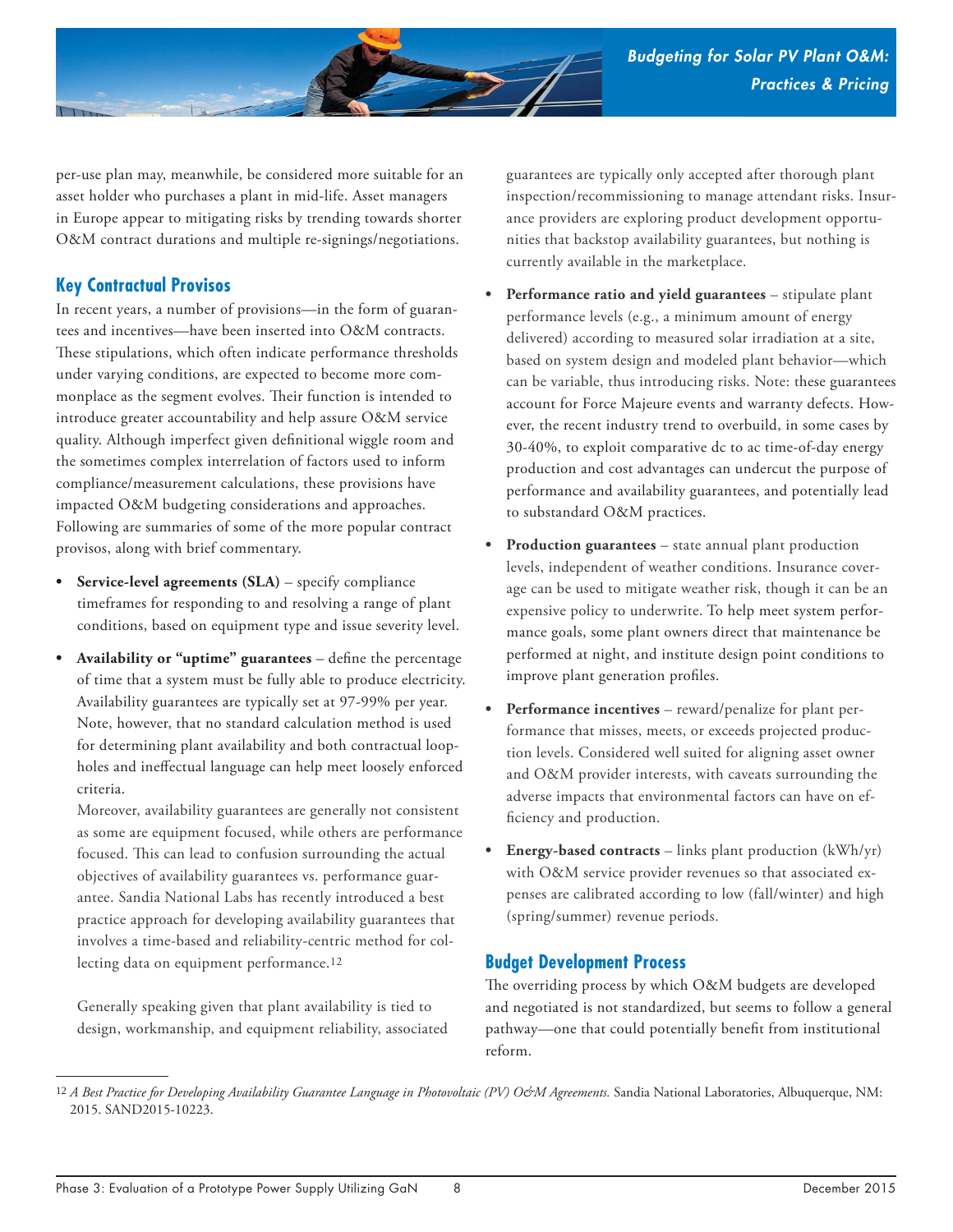

Often, the financing entity will dictate budget parameters based upon return on investment calculations and market drivers. These defined delimitations, however, are frequently developed independent of O&M plant needs and considerations. Consequently, the contracted project EPC/developer can be forced, per communicated budget strictures, to shoehorn the numbers into a "workable" O&M plan. (Note, however, that some larger EPCs and turnkey development entities are beginning to more explicitly recognize the connection between plant design/configuration, construction, and  $O\&M$ . They are considering these issues earlier in the development process to more vigilantly inform O&M budgets.)

Taken a level further, O&M service providers and/or internal service divisions within EPC/turnkey development companies, will typically negotiate with the project lead to clarify and define the scope of work (e.g., types and levels of service desired, frequency of site visits and activities, etc.) and associated expectations. During these contract negotiations, O&M providers estimate budget according to either an all-encompassing price of service or a cost-plus model. (The industry is allegedly moving toward the latter.13) Once negotiations are completed and the SOW is agreed to, the budget is then formulated and relayed to the financing entity that underwrites the project (bank, financial group/investors, utility, etc.) for approval.

Though the O&M budget procedure is fairly finite, it produces a range of estimates that depend on project structure, investor expectations, and occasionally, the organization/design of the project bidding and RFP process. For example, seasoned turnkey solar development companies that self-perform O&M will incorporate specific budget levels based upon their organizational efficiencies, fleet experience, and investment orientation. Newer entrants will often rely on publicly available information or advice from peers to help set their budgets. Banks and lenders, meanwhile, will turn to independent engineering firms to provide them with budget recommendations. And insurers will also rely on third-party reports, or alternatively commission their own, to set policy prices that fluctuate based on the perceived adequacy of the O&M budget.

Separately, the manner in which projects are put to bid can impact O&M budgeting. For instance, one utility in California that outsources O&M services requires developer/EPC bids for all utility-owned projects to include a defined O&M budget. It, moreover, supplies bidders with a mandatory checklist of activities and activity frequencies (e.g., testing, visual inspection, etc.). This practice tends to depress O&M prices due to competitive bid pressures.

# **PV O&M Perspectives on Practices and Costs**

The interview and surveys administered as part of this research effort elicited a number of responses surrounding PV O&M costs and prices for both overarching service packages as well as a range of tasks. Below are associated key metrics and takeaways.

Note: Unearthing accurate PV O&M cost data is fraught with challenges. While every effort has been made by this report's authors to ensure data integrity and consistency, there are a number of contextual factors that color specified costs. For example, costs will vary based on system and fleet size, technology, location, scope (e.g., differing O&M service plans, guarantees). Additional dynamics—such as labor rates/expertise, local energy prices, available incentives, project volume, and profit taking—will also distinguish O&M price points across regional markets.

Separately, particular metrics, such as the oft cited price per megawatt per year (\$/MW-yr) statistic, can skew perspectives. For instance, \$/MW-yr can be less relevant for relating the costs of specific tasks, like panel washing, because it does not capture technology and form factor discrepancies. As such, the pricing information contained in this document should be considered instructive; it does not convey more explicit O&M pricing that accounts for local, site-specific nuances.

#### **Overview**

Today, O&M generally represents a small fraction of a plant's lifecycle project development and operational costs. As previ-

<sup>13</sup> Because O&M is generally considered a part of the project's cost structure, not a profit center, EPCs/developers attempt to reduce O&M budget as much as is possible. Anecdotally, one service provider has been approached by a number of EPC's to take over plant O&M responsibilities under cost parameters that it considered to be infeasible.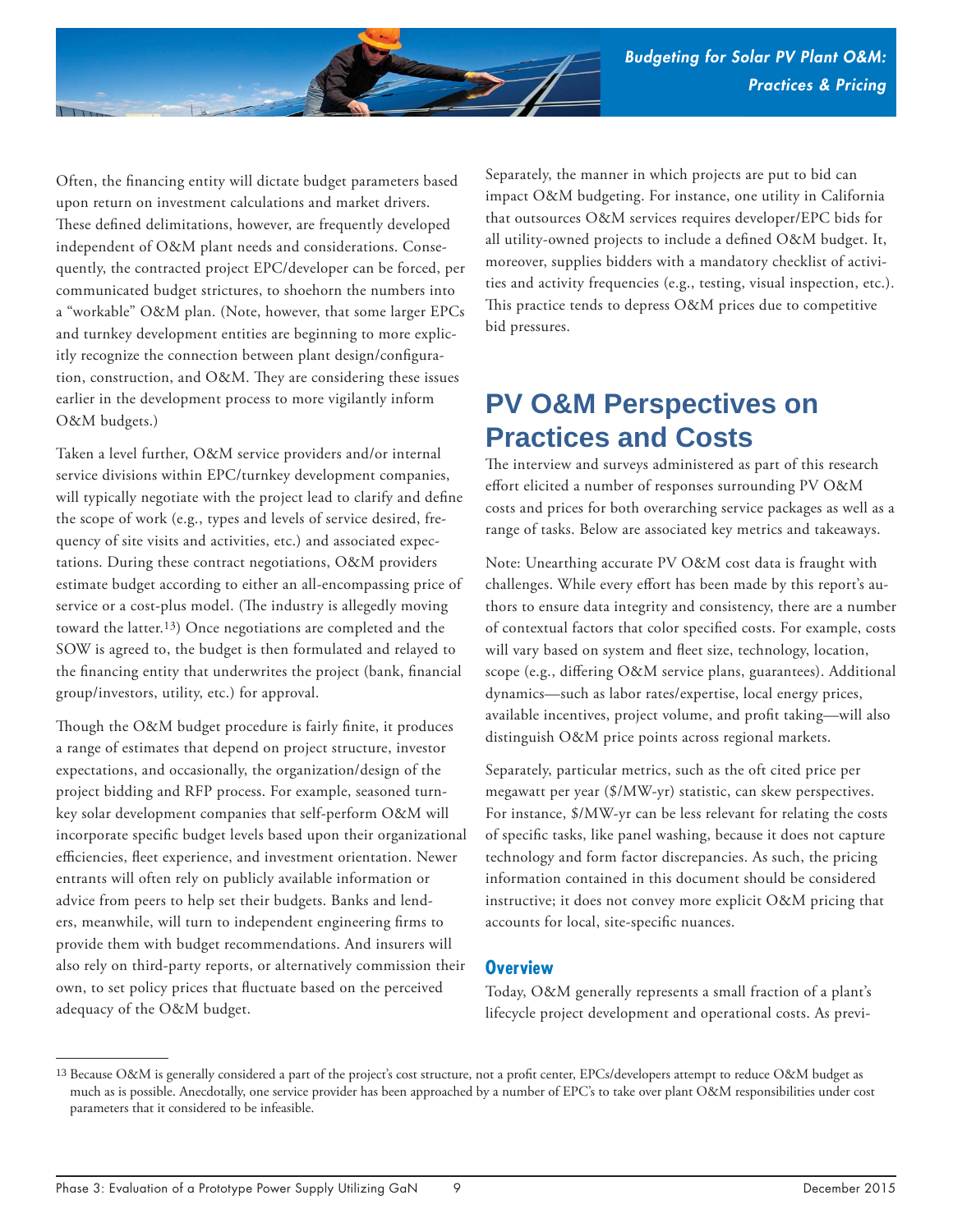

ously mentioned, the activity typically accounts for between 1% and 5% of a MW-class plant's total \$/kW-yr expenditure, though interview and survey results more widely ranged between roughly \$10/kW-yr and over \$45/kW-yr. These latter data points encompass a variety of circumstances, including cases in which pricing for services was developed based on pre-existing terms, uncertain contract language, and differing levels of prior O&M experience. In addition, some of these metrics include full service wraps while others do not.

Table 4 (next page) presents a summary of PV O&M budget components and associated cost ranges derived from survey and interview findings. (Note: costs associated with plant monitoring were not adequately collected and thus are not discussed in this paper.) Customer preferences, system size, system location, system characteristics (e.g., tracking vs. non-tracking), warranty levels, expected inverter failure rate, and other variables form unique work scopes that impact costs and thus budgeting.

As a result, it is difficult to distinguish overarching O&M budget figures that can be easily normalized or compared. Moreover, the constituent parts of the O&M budget won't necessarily add up to an overall average budget number due to the non-linear nature of different work scope activities.

That said, for larger-system portfolios (i.e., systems under management sized 1 MW and larger), interview and survey responses cited overall baseline O&M budget ranges (e.g., those without costplus items) of approximately \$10-25/ kW-yr. This range corresponds to a set of standard preventative maintenance activities that would typically be performed at most utility-scale sites (e.g., visual/structural system inspection, wires and combiner box inspection, infrared thermography [IR] scanning, IV curve tracing, and inverter maintenance).14

Figure 1, meanwhile, conveys EPRI's estimated range in O&M costs for conceptual 10-MW PV systems endowed with different PV technologies and designs. O&M costs for the majority of fixed-tilt systems amount to \$20-\$22/kW per year. Note that this range is largely based on EPC input.

For smaller systems (< 1 MW), overall O&M budgets become harder to generalize as the number of O&M variables increases (e.g., varying distances to customer sites, site access restrictions, customer preferences, etc.). Collectively, however, smaller and distributed systems tend to underestimate O&M costs. According to an O&M provider servicing both the residential/commercial and utility-scale sectors, smaller systems can often be 2-4x more expensive to maintain compared to large sites even given typically more limited contract scopes.

Furthermore, O&M costs tend to decrease on a \$/kW-yr basis as system size increases because fixed costs can be spread across



#### *Source: EPRI*

*Notes: O&M estimates were developed using a bottoms-up approach that incorporates detailed information gathered in 2015 from EPCs, as well as input from industry data (i.e. equipment cost and labor indices), market analyst information, and feedback from developers. Estimates are for conceptual 10-MW plants.*

*CdTe = cadmium telluride; CIGS = copper indium gallium selenide; c-Si = crystalline silicon; SAT = single-axis tracking; DAT = dual-axis tracking; CPV = concentrating photovoltaics.*

*Figure 1 – Average Utility-Scale Solar PV O&M Costs, by Technology (\$/kWAC-yr)*

<sup>14</sup> Other line items that are either highly site-dependent or more reactive in nature such as panel washing, vegetation control, major maintenance reserves, inverter replacement, contingency events (e.g. lightning strikes, erosion), insurance, and site security often fall under cost-plus categories that would be specifically selected by the customer or triggered by unanticipated events.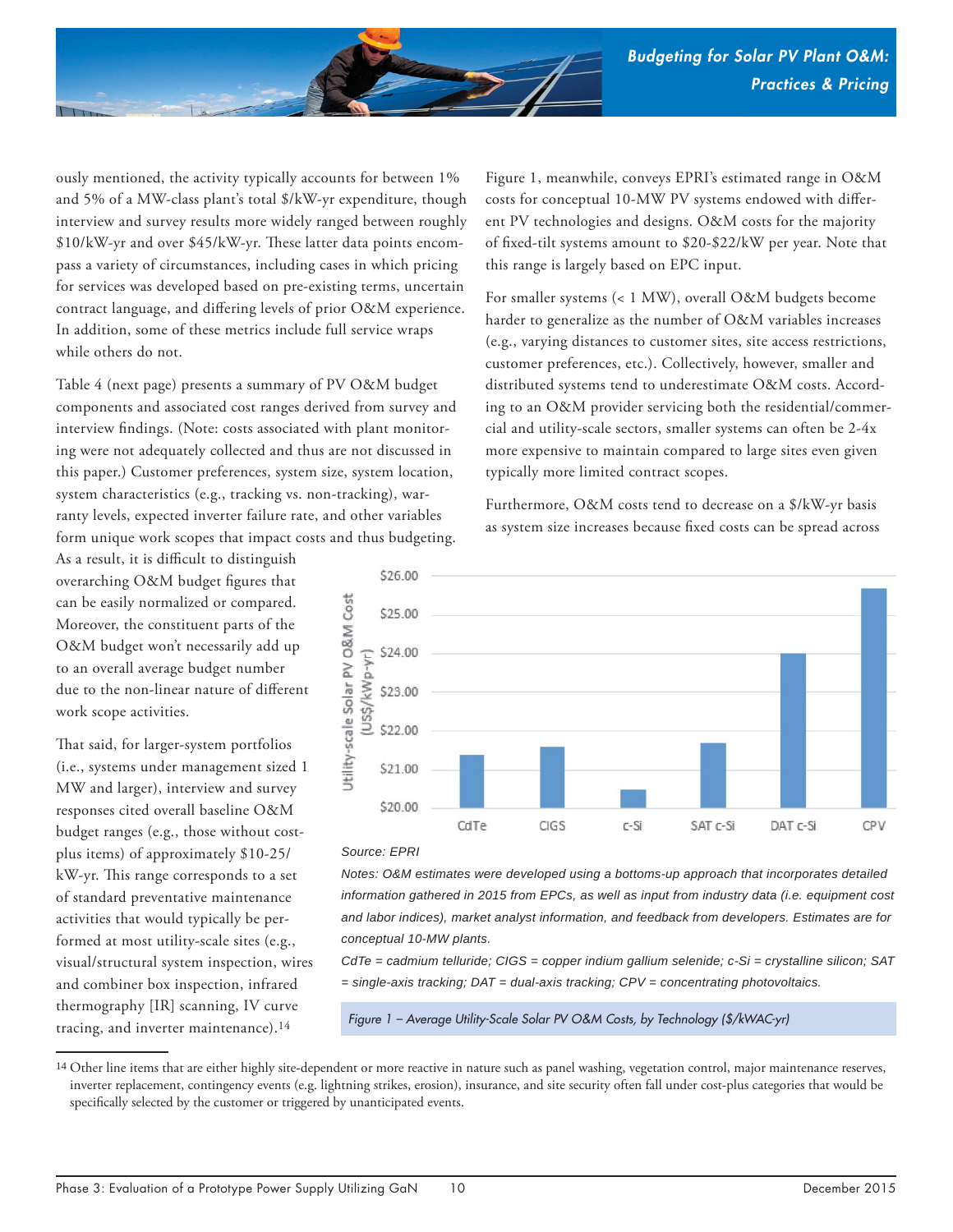

#### *Table 4 – PV O&M Budget Components and Costs*

| <b>Budget Item</b>                 | <b>Budget Range</b><br>$($/kW-yr)$ | <b>Notes</b>                                                                                                                                                                                                                      |
|------------------------------------|------------------------------------|-----------------------------------------------------------------------------------------------------------------------------------------------------------------------------------------------------------------------------------|
| <b>Overall Budget</b>              | \$10.00-45.00/kW-yr*               | Variable based on whether cost plus, extended warranty, and other items are<br>included. Also, some O&M activities are non-linear which can affect overall outlays.                                                               |
| <b>General Site</b><br>Maintenance | \$0.20-\$3.00/kW-yr                | Variable based on system size, location. (e.g., desert environments are less<br>expensive than snowy locales that require snow removal from critical areas), and<br>frequency of activity.                                        |
| Wiring/Electrical<br>Inspection    | \$1.40-\$5.00/kW-yrt               | Includes inspection of wires, junctions boxes, combiner boxes, AC/DC disconnects,<br>service panel, etc.; string testing. Prices will differ, among other things, based on<br>whether inspection covers 10% or 100% of the plant. |
| Panel Washing                      | \$0.80-\$1.30/kW-yrt               | Variable based on technology (different form factors), cleaning regimen, prevailing<br>wages, and other factors. As a result, some stakeholders provide cost metrics on a<br>\$/module basis.                                     |
| Vegetation<br><b>Management</b>    | \$0.50-1.80/kW-yrt                 | Variable based on site characteristics and acreage. Often a "cost-plus" contingency<br>item.                                                                                                                                      |
| Inverter<br>Maintenance            | \$3.00-7.50/kW-yrt                 | Activity typically encompasses cleaning of filters, torqueing, thermal imaging of<br>internal components, minor equipment repair, etc.                                                                                            |
| Inverter<br>Replacement            | \$6.00-10.00/kW**                  | Typically, plant owners only budget for one inverter replacement activity after the<br>initial warranty period. Price ranges encompass different utility-scale inverter sizes<br>and models.                                      |
| Racking / Tracker<br>Maintenance   | Insufficient data                  | Racking maintenance is negligible, however tracker maintenance is more costly.<br>Specific data points for the latter activity are insufficiently available.                                                                      |
| <b>Spares</b>                      | \$2.00-\$20.00/kW-yr***            | Most critical spares to have on hand include fuses, contacts, wiring, inverter parts<br>(circuit boards, filters, fans, etc.), disconnect switches, and modules.                                                                  |

*Notes: Budget numbers exclusively for utility-scale plants; they encompass an entire range of baseline, cost-plus, and warranty terms.*

*\* Constituent components of the O&M budget are non-linear and will not necessarily add up to the overall budget on a \$/kW-yr basis.*

*\*\* Inverter replacement metrics are based on a \$/kW, and cover a one-time equipment replacement and installation activity over the course of a plant's lifetime.*

*\*\*\* Budget range for spares primarily encompasses equipment procurement and storage costs.*

† *Price points based on a 1x annual frequency (i.e., per event)*

a greater number of project components (e.g., modules, inverters, etc.). There are, however, also diminishing returns as plant size grows; O&M costs level out past a certain point. Generally, labor "utilization rates" contribute to O&M cost reductions for larger plants. Meanwhile, multi-MW project sizes, especially in remote locations, can justify full-time oversight by personnel, as savings can be realized from reduced travel time and increased labor efficiency. Maintenance tools and spares can also become site-dedicated rather than needing to be transported from one location to another or procured in duplicate.

#### **Reactive vs. Preventative Maintenance**

The budget breakdown for reactive and preventative maintenance (PM) plans depends on several key factors, including climate, plant components and designs, warranties, labor costs, and O&M contract structure. For example, in different climates and site conditions the same PV system may require drastically different panel washing and vegetation management schedules (or be eschewed altogether). As such, these activities are often offered as add-on or cost plus budget items. Meanwhile, component quality and site design will also impact the frequency of site visits.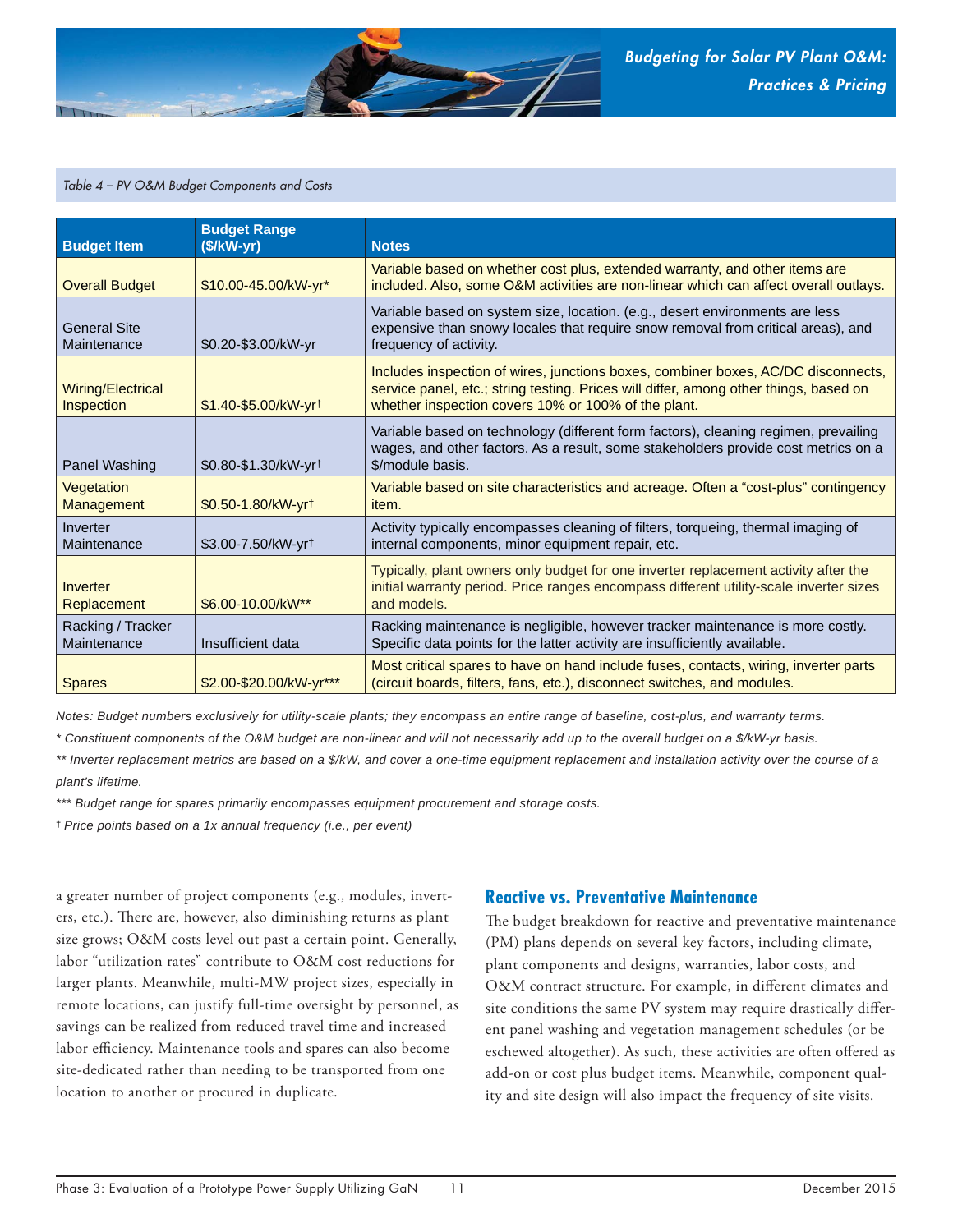

Regardless, initial PM assumptions may also necessitate modification due, in part, to multiple reactive maintenance issues.

The ability to effectively divide PM and reactive maintenance (RM) visits is important as one additional "truck roll" can impact the O&M budget. Historically, long term O&M budgets have not adequately supported reactive maintenance needs. In general, for 1 MW+ systems, 70-85% of available budget is assigned to preventative maintenance, while 15%-30% is allocated to reactive maintenance.

(Emerging condition-based maintenance strategies and implementations, on the other hand, are not without their challenges. The associated monitoring and communication systems not only increase upfront capital but also require upkeep and troubleshooting which adds to reactive maintenance activities. Problems with communication system uptime has resulted in redundancy and battery back-up due to the importance of measurements they collect.)15

Table 5 provides a non-prioritized list of maintenance approaches that interview and survey respondents feel offer the greatest value for the money.

#### **General Site Maintenance**

General site maintenance includes tasks such as site upkeep, safety signage, fencing, road/building management, water/waste management, environmental compliance, and other activities. Site location and conditions are primary factors that can affect associated budget amounts. For example, more remote facilities require greater investment in travel/labor time (and likely require that general site maintenance activities be conducted at the same time as other PM or RM tasks). Meanwhile, plants located in snowy environments can require greater site maintenance expense than for those in desert surrounding given the costs of snow removal.

#### **Wiring/Electrical Inspection**

Scrutiny of a PV plant's wiring and electrical connections encompasses both visual, thermal scanning, and current-voltage (I-V) curve analysis activities. Prices, meanwhile, will differ based on the scope of inspection performed (i.e., 10% vs. 100% of a plant).

Usually, maintenance personnel will visually check modules for cracks and other damages. In addition, the wiring behind the panels will be inspected, as will the junction boxes, combiner boxes, AC/DC disconnects, service panel, and other items.



*Credit: True South Renewables*

<sup>15</sup> A Best Practice for Developing Availability Guarantee Language in Photovoltaic (PV) O&M Agreements. Sandia National Laboratories, Albuquerque, NM: 2015. SAND2015-10223.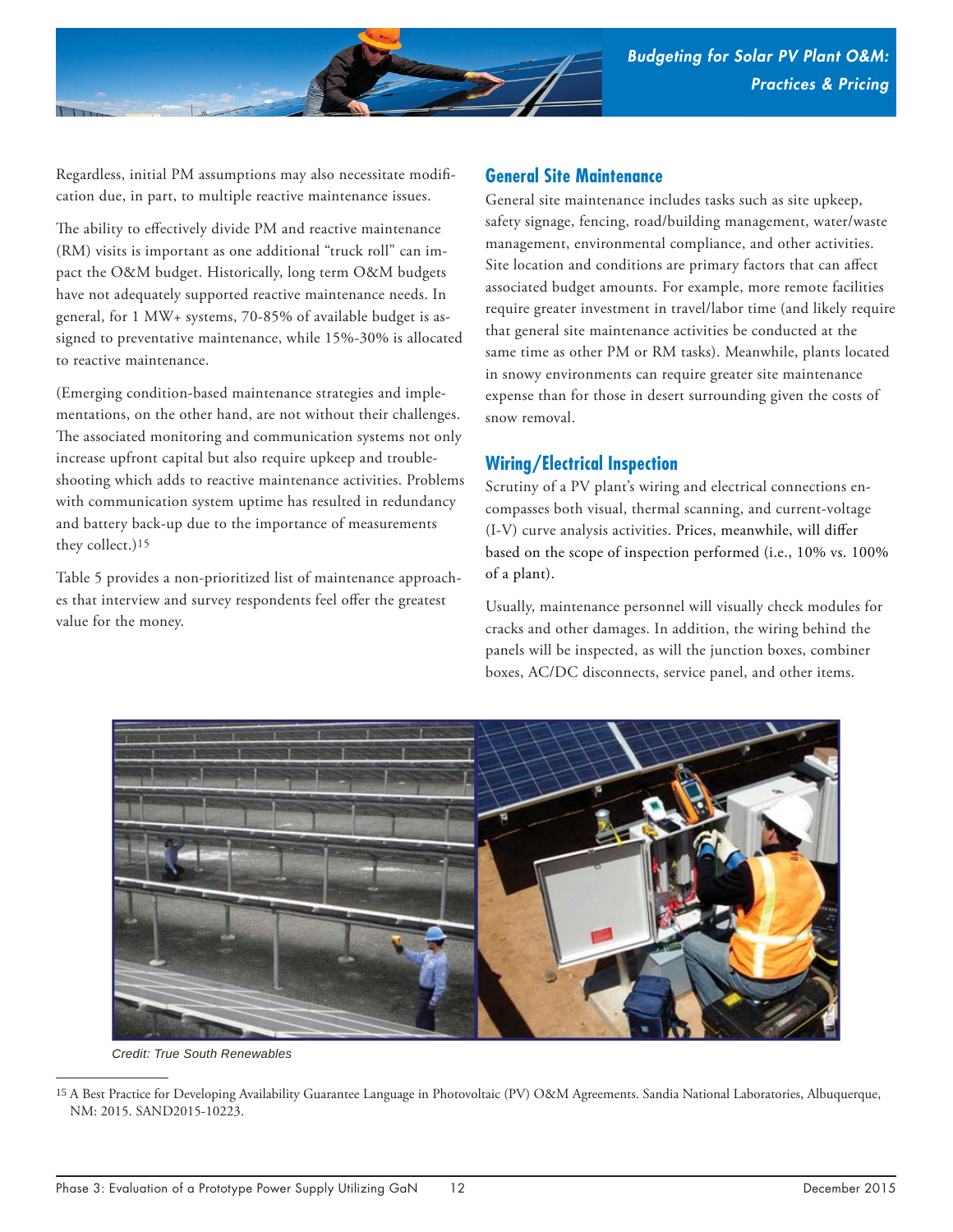

An infrared (IR) gun is also periodically utilized to identify hot spots and other thermal-related issues that may require preemptive attention. Thermal scans are becoming more popular due to their recognized cost-benefit. Though labor and time intensive to administer handheld IR scans, service providers recommend annually examining every module and termination in a system. (IR scans can also be performed through manned and unmanned flight, both of which take less time but require greater financial investment.) The reason? Thermal scans have proven to be effective at identifying potential problem areas before they materialize. That can be a major benefit, as some thermal events-for example, those that affect transformers or combiner boxes—can cause losses equal to 3-4% of annual plant production.

String-level testing and the use of IV curve tracers are an additional practice for measuring PV plant health.16 Assessing the current-voltage characteristics of a PV cell, module, or string, provides a viable means for more effectively gauging DC system performance and enabling proactive mitigation to boost plant energy production and associated revenues. Absent module-level power electronics, such testing provides a means for discerning with certainty whether each plant string and module is functioning properly. However, the procedures governing the operation of IV curve tracers are tedious; because the devices require individual connections to be made manually, they are only used sparingly, typically inspecting 10-20% of PV plant strings each time they are deployed.17 As a result, it can take 3-5 years to

assess an entire plant (without a statistical sampling). Service providers separately recommend independently testing a spot sample of strings to assure that they favorably compare with the manufacturer's guarantee.

#### **Panel Washing & Vegetation Management**

Panel washing and vegetation management activities and costs depend largely on a site's setting and environment. Soiling frequency, climate, distance to water source, equipment requirements (e.g. 50,000 gallon water truck), among other factors will affect associated budgeting. Sites in close proximity to salt water, for example, require erosion monitoring and control. Fastgrowing vegetation is a common problem in more humid and warmer climates. To a lesser extent, plant design elements that consider ease of access and vegetation mitigation (e.g. pebbled foundation) also impact panel washing and vegetation management costs.

Because panel washing can oftentimes be a major cost driver for large plants, some providers do not adhere to set panel washing schedules, choosing instead to perform cost-benefit analyses to determine the activity's need on a case-by-case basis. Others have discovered innovative ways to avoid panel washing events. For example, one approach stows systems equipped with tracking at a high tilt (~10o) in order to minimize soiling (i.e., let gravity do the work). In other instances, panel washing is avoided altogether at sites that receive what is determined to be an adequate average level of rainfall.

| <b>Activity</b>                                                                                                               |                                                                                                 |
|-------------------------------------------------------------------------------------------------------------------------------|-------------------------------------------------------------------------------------------------|
| Data monitoring and analytics (incl. remote/automated event<br>notification, data analytics to manage truck rolls/scheduling) | Annual commissioning                                                                            |
| Infrared inspection of modules                                                                                                | Quarterly string testing                                                                        |
| <b>Inverter PM</b>                                                                                                            | Combiner box inspection                                                                         |
| Transformer monitoring and inspection                                                                                         | Tracker calibration                                                                             |
| Keeping critical spare parts (particularly fuses) in stock (on site or<br>on truck)                                           | Weather station and MET station inspection, pyranometer<br>calibration (per OEM specifications) |
| Panel washing (site-specific)                                                                                                 | Upfront standardization of plant components during design                                       |

#### *Table 5 – High Value Maintenance Approaches*

<sup>16</sup> Ideally, service providers encourage that every string in a plant be tested for Imp (current) and Vmp (voltage). A delta of more than 5% from 1 string to the next is grounds for further evaluation.

<sup>&</sup>lt;sup>17</sup> To relate the magnitude of performance loss, statistical extrapolations are performed on the basis of the 10-20% of the PV plant that is examined via IV curve tracing.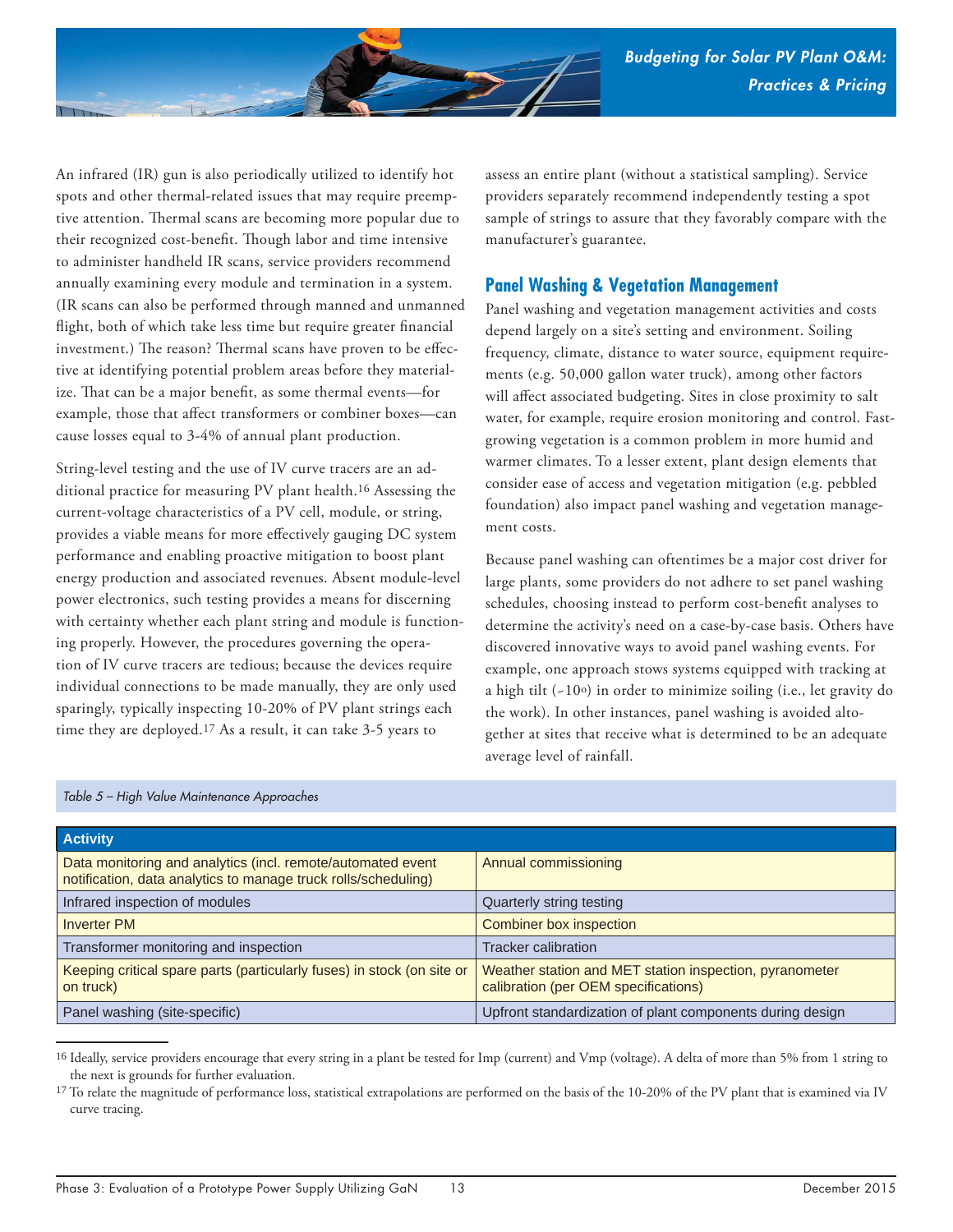

To better characterize pricing for panel washing, one O&M provider provides estimates in dollar-per-panel (\$/panel) rather than dollar per capacity  $(\frac{1}{2}kW)$  price metrics. This approach accounts for differences in technology form factor (e.g., thin film require more panels per watt) and handling. Accordingly, per panel washing costs can vary from  $-$ \$0.35 per panel for a simple water spray to over \$0.50 per panel for more intense washing (e.g. physical agitation). Meanwhile, vegetation management can, according to one estimate, run between \$15,000 and \$30,000 per system per year based on site characteristics and acreage.

#### **Inverter Maintenance & Replacement**

Historically, plant owners and managers have anticipated that central inverter equipment will need to be replaced sometime during year 10-12 of a system's lifetime. However, over the past several years, many have found that, with steady maintenance, central inverters can remain operable for longer than expected, and thus result in over-budgeting. One large O&M provider claims that, for many of its projects, as little as 25% of the funding budgeted for inverter replacement was used by year 11.

Unsurprisingly, in the budgeted replacement year, system owners often struggle with the decision to either pay the inverter manufacturer for an extended 10-year warranty or to simply replace the inverter (thereby obtaining a new warranty), regardless of its working condition. Rather than set aside a lump sum of cash for inverter replacement, some entities are now opting to instead spread reserves across a fixed-fee maintenance schedule

that builds up a cash reserve over time, and, in turn, improves a project's overall cash flow. Another strategy being employed is to group several maintenance reserves together into a major maintenance (i.e. contingency) reserve, thereby offering more spending flexibility.

The cost-benefit behind string and micro inverters is not well established. Many budget string inverter replacement and maintenance similar to central inverters. However, some have found that string inverters do not come with the same level of warranty and support provided for central inverters. String inverters will, on average, require less service *per inverter* during the initial 10 year warranty period but by year 10-12 they will likely need to be replaced. At the same time, while the response time for fixing a string inverter failure may not be as critical, as only a small portion of power is lost, more frequent visits may be required on the whole, incurring higher O&M labor costs in the long run.

A range of experiences with inverter manufacturers colors inverter budgeting outlooks in terms of perceived inverter failure rates and inverter manufacturer solvency. One O&M provider performed a financial analysis of a manufacturer's SEC public filings that revealed a decrease in the company's reserve funds over time. Consideration of larger inverter replacement budget can, as a result, be warranted.

#### **Racking & Tracker Maintenance**

Costs associated with the upkeep of racking equipment are negligible, as few long term defects are anticipated18. However,



*Sources: Florida Solar Energy Center (left), Alabama Power (right)*

<sup>18</sup> EPRI is pursuing a research effort to explore racking corrosion from field exposure.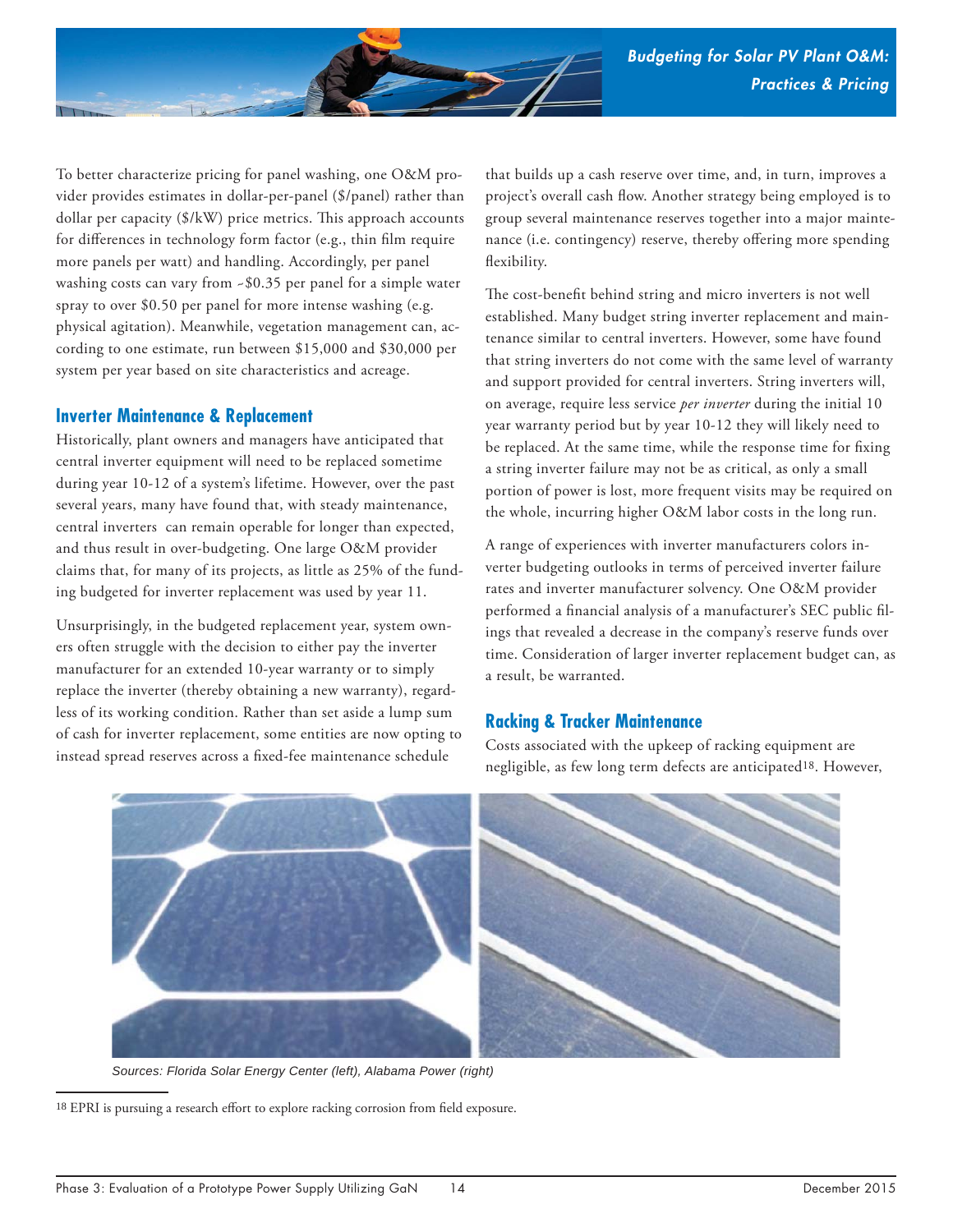

typical of any mechanical system, maintenance requirements and failure rates for trackers are higher relative to other components. The addition of tracking controllers, power supplies, motors, hydraulics, and other components need to be physically inspected as well as maintained (e.g. greasers re-greased) frequently. According to one service provider, including a tracking system in a plant design could double the number of service calls required each year, with more maintenance activities per visit. Moreover, tracking systems can have a failure rate of 5 years and require consistent maintenance (i.e. service or replacement) over a 20 year warranty period.

The cost-benefit of tracker costs relative to the added plant generation they afford is improving, however, as can be seen from their greater uptake in commercial projects—particularly in California and other states in the U.S. Southwest. Based on EPRI research, the average capital cost of polycrystalline siliconbased PV plants outfitted with single-axis is approximately 9-15% higher than it is for similar fixed horizontal systems. But, the modeled energy production for SAT plants is also 20-25% greater than for fixed horizontal installations, which can provide notable economic payback in the right project site environments and price structures.

#### **Spares**

Plant owners typically buy a range of equipment spares, either kept on site or at a nearby warehouse, to ensure a high level of plant uptime. However, the number and type of spares maintained—and the associated budgets allocated—vary based on plant size, geographic location, contractual issues, and management philosophy.



*Credit: True South Renewables*

That said, fuses, contacts, wiring, inverter parts (circuit boards, filters, fans, etc.), disconnect switches, and modules as typically considered to be the most critical spares to have on hand. These items can immediately be utilized to mitigate common nuisance and more serious unplanned plant issues. Meanwhile, some report carrying a large inventory of power supplies for monitoring and tracker motor systems (the latter of which, in some instances, have tended to fail within 5 years), while others recommend keeping several spare distributed inverters and perhaps 1-2 central inverters readily available. And still others recognize MV transformers and switchgear to be critical items, given their severe impact on plant downtime in the event of failure and the long lead time needed (up to 6 months) to order and receive a replacement. But few asset owners, EPCs, and service providers invest in spare transformers because of their high cost.19 (In contrast, racking and sensitive electronics represent two items that are not worth keeping on site—the former because of its low failure rate, and the latter due to the likelihood that today's electronics will be made obsolete by near-term product advances.)

In general, attitudes surrounding spares appear to be colored by frequency and impact of parts failure, upfront cost, and perceived product availability (supply, shipment time, and potential for manufacturer insolvency/consolidation). As a rule, for example, some asset managers and owners will purchase a surplus of modules (~1% of a plant's installed panels) to hedge against the possibility that the models purchased will be unavailable in the future.

The range in reported budgets allotted to spares—spanning \$2,000-\$20,000/MW-yr-reflects the diversity of attitudes toward the line item (which primarily encompasses equipment procurement and storage costs). Beyond these attitudinal contexts, budget allocations can be affected by specific O&M arrangements. For example, they can be reduced if spare components are shared across a portfolio of sites under management. Moreover, they can be impacted by the location of the line item in the overall project's context. Spare parts can be included in the initial capital budget or as part of an O&M service plan as a "cost-plus" item, particularly if plant components are no longer under warranty. Separately, annual budgets are not usually increased to purchase and store spare parts as plants age. Maintain-

<sup>19</sup> One less common recommendation: spare components for a control room's HVAC system (to avoid an air condition failure that can trip off the SCADA system and take a plant offline).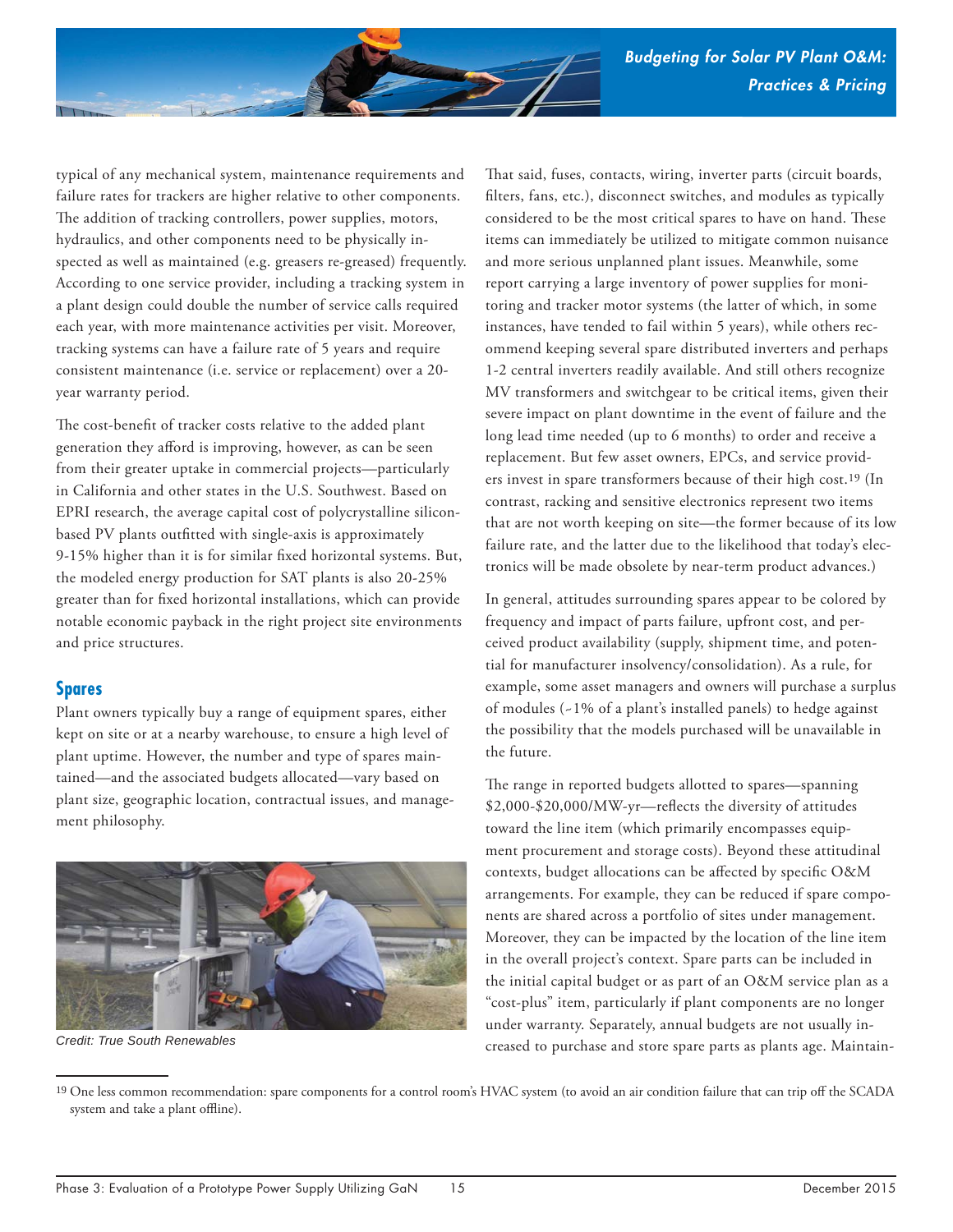

ing a "roll over budget" to account for some years requiring more maintenance than others is a recommended alternative practice.

Generally, annual budgets for spares are expected to lessen over time along with O&M costs at-large due to learning curve efficiencies and growing business savvy. But some, particularly in the insurance segment, recognize spares management, sourcing, and contingency as an area in need of greater industry attention.

#### **Labor & Staffing**

Labor and staffing are important elements of O&M strategy, and represent key budget inputs. Costs can vary based on experience, work scope, unplanned plant maintenance needs, and other factors.

#### *General PV O&M Labor Requirements*

PV O&M labor requirements can differ based on technology and environmental factors; in addition, they can fluctuate according to a particular industry segment's viewpoint. But, in general, labor efficiencies are increasing; employees are beginning to more commonly share labor between multiple sites, and companies are utilizing local technicians and electricians close to large sites to avoid costly "truck rolls" across long distances.

Following are perspectives on labor from O&M providers as well as electric utilities:

**• Independent and Vertically Integrated O&M Provider Perspective** – To be economically feasible, one trained technician must be able to supervise at least ~10 MW of PV in a particular region (1 field technician is potentially capable of servicing up to 50 MW.) In some cases, the O&M provider will subcontract installers to do corrective maintenance on an as-needed basis. For larger, central inverter-based systems, standard preventative maintenance activities are usually covered by 2 technicians at 8 hours per MW<sub>ac</sub> (not including cleaning). Peak irradiance months often require greater staffing levels to ensure the optimal amount of energy is harvested (thus contributing to annual production thresholds). Separately, the ability to have a roll-over budget allows providers to save funds in years with little maintenance (and associated

labor) as a contingency for years when more maintenance is required.

**• Electric Utility Perspective** – Utilities contract O&M services and also perform O&M in-house. For the latter option, labor estimates to service utility-scale PV range between 1 full-time employee (FTE) per 18 MW to 1 FTE for 30 MW. Meanwhile, per one respondent, the system size threshold for having someone remain on-site on a full-time basis is around 40 MW. Often, in-house utility O&M personnel are composed of employees with multiple skill sets—such as transformer repair, natural gas and/or fuel cell plant maintenance, etc.-in order to leverage labor efficiencies. One identified utility used to sub-contract for O&M services but later switched to in-house staff due to its cost structure, which provided significant savings. Some utilities that conduct PV O&M in-house have unionized employees, which can upwardly impact labor costs.

### *O&M Job Functions and Labor Rates*

Table 6 provides unburdened labor rates for various PV O&M employment categories. Note that these rates do not differentiate regional salary differences nor do they separate union vs. nonunion labor. Resources used by industry stakeholders to develop labor rates, along with site and area-specific adjustments, include RSMeans and the U.S. Bureau of Labor Statistics.

A 2015 report released by the National Renewable Energy Laboratory (NREL), *Best Practices in PV System Operations and Maintenance v. 1.0*, provides more detail on O&M workforce issues.20 It contains O&M labor service categories, scopes of work/tasks, salaries, and job qualification information. Salaries levels portrayed in the NREL report fall within the value ranges delineated in Table 6. Note: the source of the NREL data is the U.S. Bureau of Labor Statistics, which provides different wage percentiles for specific tasks and other useful labor-related data. The labor rates are, however, not necessarily for PV-specific applications of an identified job function.

<sup>20</sup> *SAPC Best Practices in PV System Operations and Maintenance Version 1.0.* National Renewable Energy Laboratory, Golden, CO: March 2015. NREL/ SR-6A20-63235.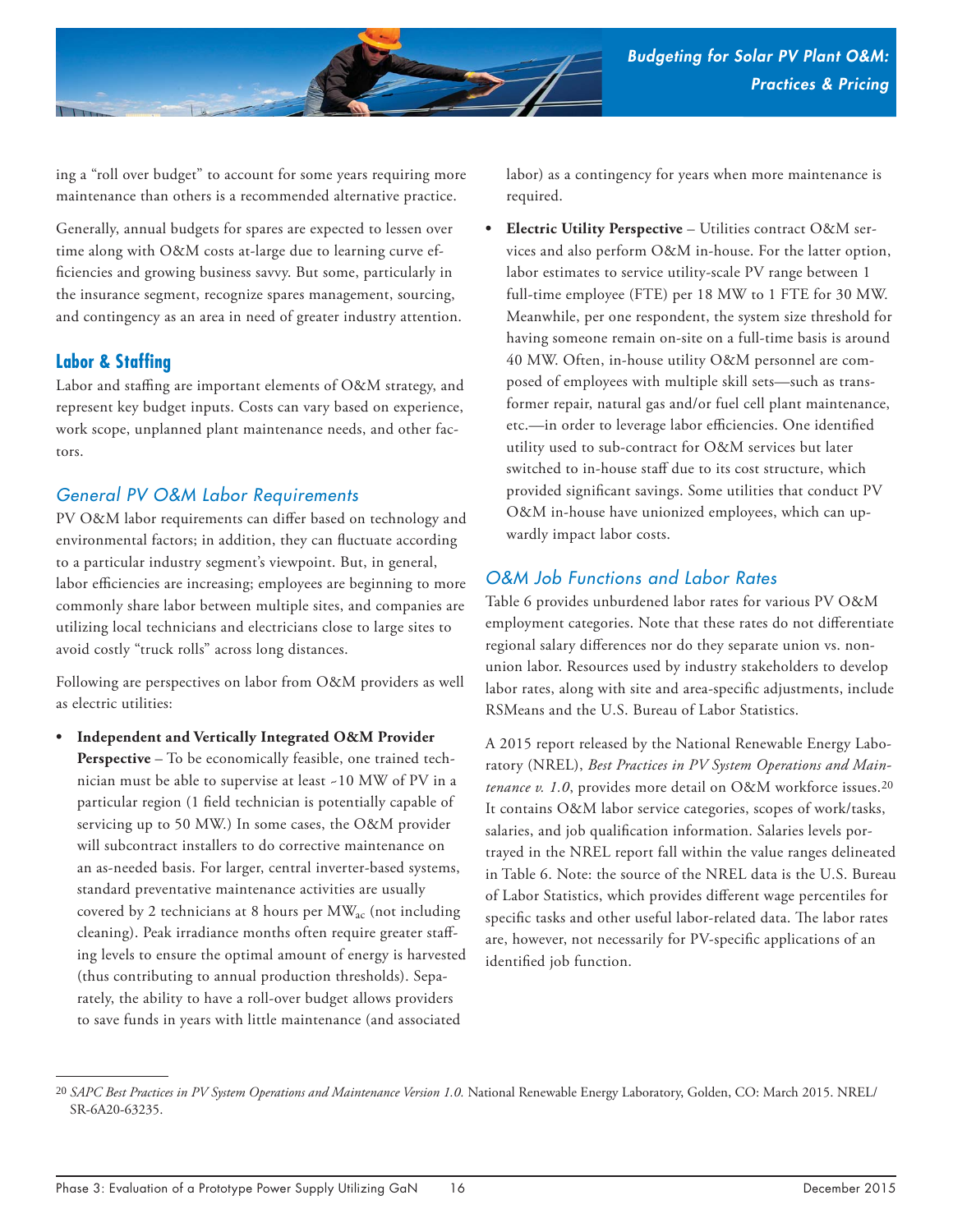

#### *Table 6 – Unburdened PV O&M Labor Rates*

| Job Function                           | <b>Estimated National Rate</b> | <b>Range of Reported Rates (per hour)</b> |
|----------------------------------------|--------------------------------|-------------------------------------------|
| <b>Technician</b>                      | \$22/hr                        | $$14 - $40$                               |
| Apprentice                             | \$25/hr                        | $$18 - $45$                               |
| Journeyman                             | \$36/hr                        | $$23 - $45$                               |
| Master Electrician/Engineer            | \$51/hr                        | $$25 - $90$                               |
| Plant Manager/Supervisor/Asset Manager | \$47/hr                        | $$31 - $80$                               |

*\* Values represent a range of labor costs from respondents across the U.S. and include union and non-union labor for PV-specifi c activities. These values cover all O&M provider ranges, from distributed- to utility-scale. Utility respondents did not provide labor rates.*

#### *Improving O&M Labor Allocation*

For large PV systems, O&M labor allocation can be broken out as follows: 40% work completed by an apprentice, 50% by electricians, and the final 10% by electricians with medium voltage (MV) plant experience. Identified areas of improvement surrounding O&M labor allocation and efficiency include:

- Use of unmanned aircraft systems (UAS) for thermal scanning,
- Greater attention to documentation and inventory control,
- More "smart monitoring" features tied to data acquisition system (DAS) and supervisory control and data acquisition (SCADA),
- Fewer and more thorough annual inspections,
- Improved installation standards which are optimized for maintenance,
- Up-front analytics for reducing time spent on-site, and
- Clustering of service calls for multiple sites into one trip, so that preventative and reactive maintenance tasks can be completed simultaneously. (This practice may lead to overqualified personnel performing the work, but time spent in-transit is less and can save money.)

#### *Existing Gaps in the Labor Skillset*

In general, more trained technicians are reportedly needed, along with better communication between service reps and technicians. Professional dispatch and inventory management systems are particularly needed, as well as technician and electrician training to diagnose simple repairs. Currently, competition with installation crews is a problem as there are few dedicated repair crews available to do the work. Some believe that licensing is necessary as is a state-level definition of requirements for the profession. Experienced dc- and ac-licensed electricians with computer science and/or networking background are wanted, as it is difficult to find and train these people.

#### **Warranty**

How equipment warranties are handled can significantly impact O&M budgeting. Some O&M service providers manage warranty claims for plant owners while others do not. Anecdotally, warranty claims against inverter manufacturers have been easier to manage than against module manufacturers. To get ahead of equipment issues, a robust commissioning process can identify potential problems and ensure that warranty claims are honored. A suggested best practice is to have a third-party assess a plant's health before different component warranties expire. Overall, there is a question about the quality of O&M activities that occur during the warranty period, which is the environment in which most of todays installed PV plants are currently operating. When those warranties expire, what condition will the plant be in, and how much will it cost to address neglected areas of service?

Labor costs can be high due to overtime payment if the owner requires warranty equipment repair or replacement occur at night. If this is not a cost plus item, then the O&M budget can be quickly depleted. Some O&M contracts do not even budget labor for a warranty claim.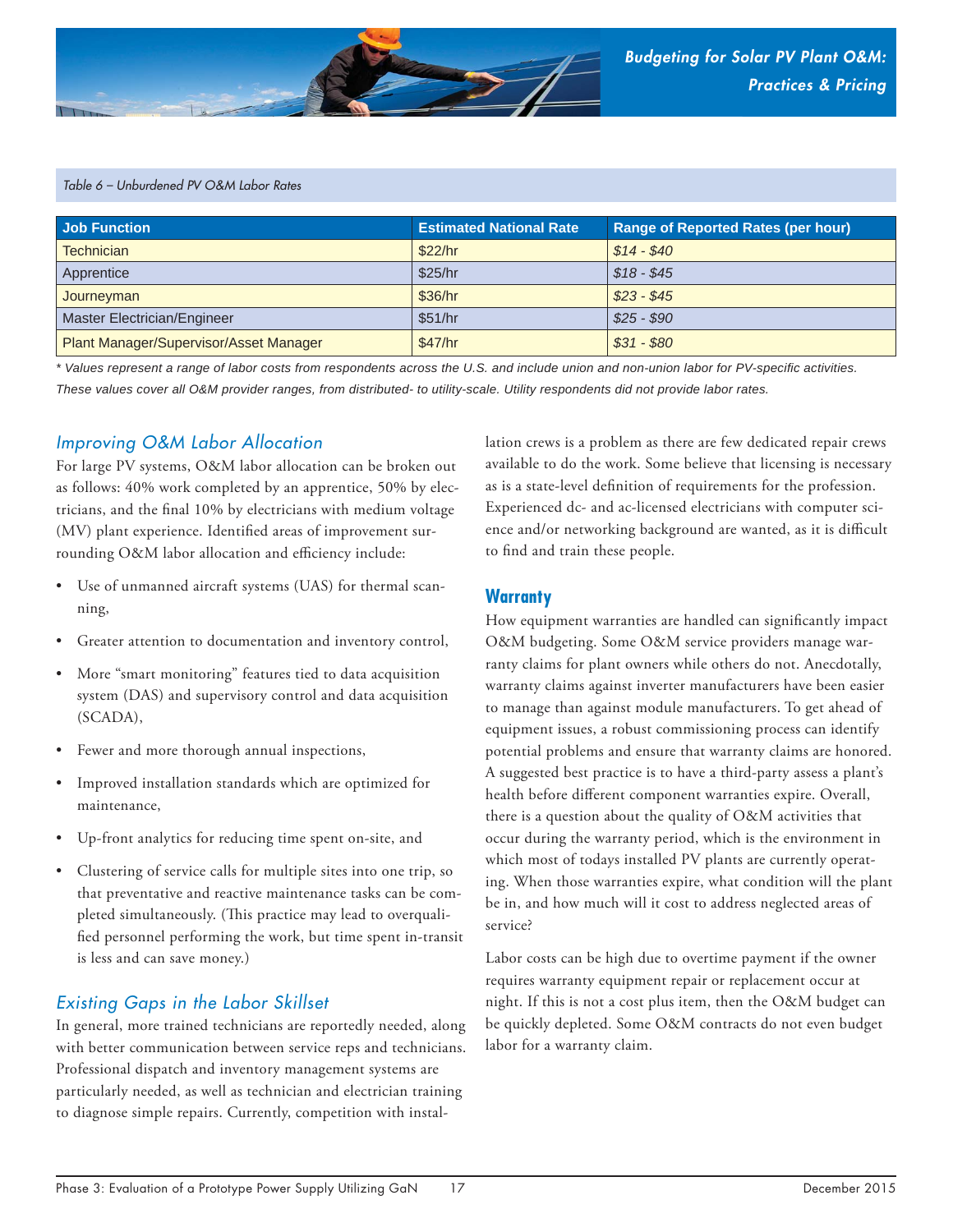

### *Extended Warranty*

There is a common concern about whether manufacturers will remain in business to honor warranty claims. Based on its past experience with other equipment manufacturers, one electric utility routinely purchases extended inverter warranties as a hedge.

New products are starting to be offered by equipment manufacturers that include both general service and warranty work. These products result in manufacturer guarantees of higher equipment uptimes. For example, an inverter availability guarantee, which is more likely a warranty type than a standard insurance product, protects against events that can reduce equipment availability (i.e., during times when the inverter is not functioning). Insurers refer to this type of arrangement as "warranty insurance." The owners that buy this additional product will get their site serviced first ahead of others that don't have the insurance add-on.

### *Honoring Warranty Claims*

Common questions facing industry stakeholders are how preventative maintenance impacts warranty claims, and who is allowed to work on the equipment. For example, some inverter manufacturers restrict servicing of their inverters to in-house technicians and others require certified training be completed before nonaffiliated technicians can conduct warranty service. This situation is more typical with larger central inverters that are not generally replaced in their entirety. Servicing of string and microinverters that are designed to be fully replaced after failure depends on the particulars of the manufacturer's agreement.

Insurance officials have found it to be difficult for claimants to file a successful warranty claim given burden of proof obligations. Even more difficult to win are claims against manufacturers based in other countries. Because of these challenges, insurers may be paying out more in claims than is necessary. Product quality and improved industry standards should help mitigate this issue. Some warrantied products, however, are excluded from insurance during the active warranty period—though when considering insurance products on the *performance* of the equipment, the financial viability of the component manufacturer and warranty terms do play an important role. Insurance providers may get involved if a warranty claim is denied due to third-party damage to the equipment or poor maintenance. In these cases,



*Credit: SolarPro*

they may pay the plant owner, then try and recover from the party that caused the damage.

One insurance product for manufacturers addresses the issue of defective products leading to downstream contractual defaults. It essentially provides the manufacturer with a way to payout potential lost PPA revenue to the owner (who is now in default on the PPA contract) while defects are being addressed as part of a warranty claim.

Generally, manufacturers are reluctant to deny claims outright as their reputation depends on being able to service equipment. To what degree they ignore preventative maintenance lapses that may lead to a claim remains unclear.

#### **Insurance and O&M**

Insurance touches many aspects of O&M, including the costs to insure companies physically working on plant sites, as well as equipment losses from force majeure or other unintended events. Newer insurance products also provide coverage for lower than expected kWh performance, tax credit recapture, and cyberattacks.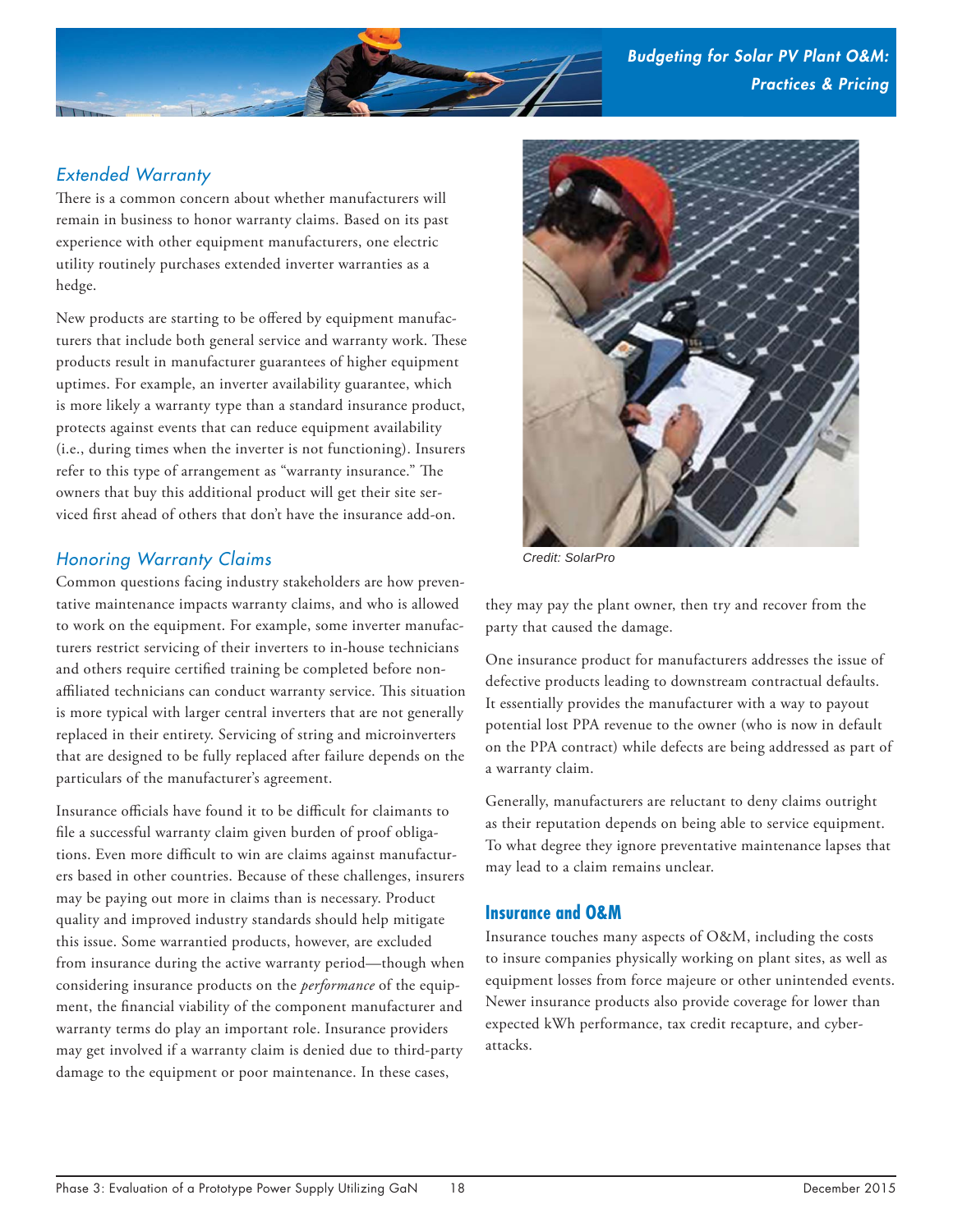

## *General Insurance Coverage*

Insurers that provide coverage for large PV systems examine everything from system design and redundancy, the number of different equipment manufacturers represented in site portfolios, as well as installation and commissioning items. In addition, during the EPC-to-O&M-provider handover that typically occurs post plant commissioning or, in some cases, at plant recommissioning, insurers evaluate the different O&M practices that have occurred to date against those that are planned and look for discrepancies that may presage problems. Separately, O&M service agreements as well as spare parts plans are also assessed to evaluate project impacts. Finally, PV performance model inputs, as well as assumptions and qualifications of modeling personnel are evaluated if any type of solar underperformance insurance is being negotiated.

O&M providers pay an estimated 5-7% of their revenue toward general insurance costs, depending on company size, annual revenue, and the number of claims submitted. Meanwhile, electric utility companies overseeing O&M of their owned sites, include insurance costs as part of their overhead, which is not reflected as a line item in the PV O&M budget.

One suggested rule of thumb is to budget \$0.10 for every \$100 of insurable value for the components in a PV system. That rate is impacted by how well the company offering the insurance product backs up the warranty. Another unearthed data point: for an all-risk product, costs range between \$3,000-\$5,000/ MW-yr.

### *Specific Cost Details*

Specific insurance costs remain largely unknown surrounding O&M activities for General Liability, Property Risk, Environmental Risk, Business Interruption, and Contractor Bonding and Risk Management. Generally, "standard market rates" are paid to cover these services. Meanwhile, outside of General Liability, the other categories are often covered by the asset manager (for systems that utilize asset management services). Following are a few insurance subcategories with additional detail.

**• General Liability.** Some O&M service providers carry a large umbrella policy which can be costly, while others set a general liability rate based on total salary pool, at approximately \$30

per \$1,000 field employee on payroll. One service provider reports general liability costs to be around \$2.50/kWp.

- **Business Interruption.** This insurance area is difficult to quantify as insurance companies reimburse more than just equipment replacement costs. Other issues that can impact restitution levels include the value of the interconnection agreement, potential solar renewable energy credit (SREC) and feed-in tariff (FIT) revenue, and/or unknown future utility demand charges. One electric utility reports a Business Interruption price of around \$0.04 for every \$100 of insurable value due to the presence of its multiple generating facilities. But for those entities with smaller generation portfolios (i.e., a small fleet of PV systems), the cost is much higher; rates are approximately \$0.20 for every \$100 of insurable value.
- **Underperformance.** Costs associated with insurance products that cover plant underperformance account for approximately 25-30% of the all-risk premium. Attitudes vary regarding the risk that weather pose to plant performance, however, these types of insurance products can also protect against improper installation and inaccurate modeling estimates, perhaps adding to their perceived value. Another available insurance product provides coverage for revenue shortfalls that lead to liquidated damages.

# *Popular/Emerging Insurance Products*

There are a number of insurance products that are gaining traction in the solar PV O&M space. Among the more notable are:

- PV Plant Performance Coverage. These products protect against shortfalls in energy production guarantees. So far, they are not widespread, however those providing financing for large PV systems are starting to require them as a condition of closing. Performance insurance requires that more due diligence be conducted primarily through PV performance modeling. Pricing reflects assumed risks by the insurer.
- *Cyber Security and SCADA Insurance*. These products are specifically becoming more popular among the utility-owned PV segment.
- *Coverage of Additional Contract Claims.* These emerging products are targeted at PV equipment manufacturers and cover additional contract claims when a product defect is being addressed under the manufacturer's warranty. From an O&M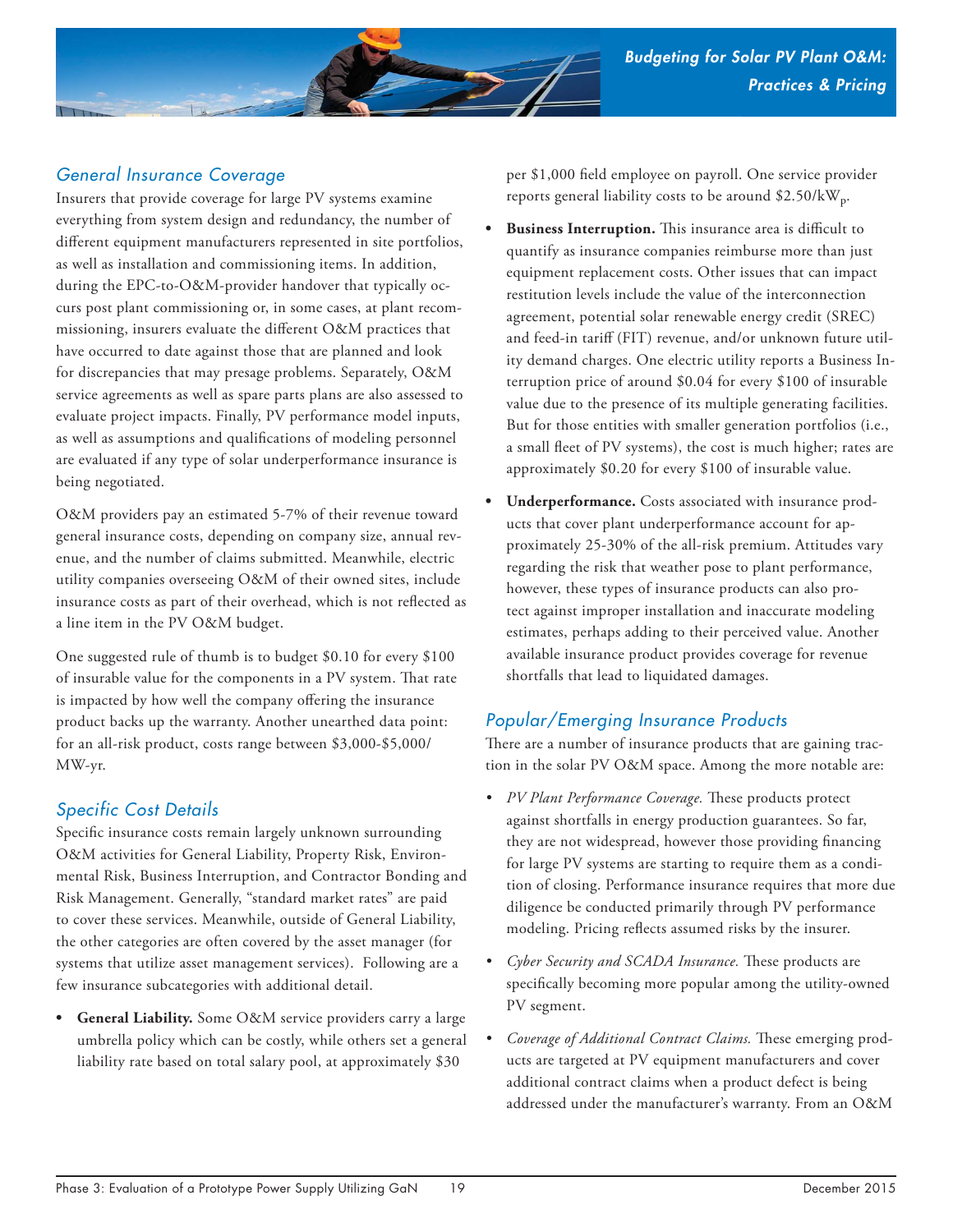

perspective, this coverage provides owners with a backstop for performance guarantees, where module replacement may take longer than anticipated, thereby leading to defaults in power purchase agreements.

• Forced Outage Insurance. These products are available to utilities and provide coverage for situations when PV plant downtimes may require expensive electricity be purchased on the open market. Though the current uptake of this option is low, it may potentially become more popular as PV generation becomes a larger share of the utility portfolio.

#### *Insurance Needs Looking Forward*

The universe of insurance products geared to PV O&M has notably expanded, particularly over the past five years, and is likely to continue to do so over the near term. As listed below, a number of ideas are currently circulating regarding new insurance offerings that can better inform and improve O&M approaches.

# **Re-Imagining the O&M Budget Process: A Future Outlook**

Strategic reforms to mainstream PV O&M budgeting approaches—through the incorporation of both small and more far reaching ideas—can help optimize O&M activities and, in turn, maximize financial returns. The solar industry appears to have made concerted strides in the servicing of PV plants over the last several years. But additional learning and tactical modification can likely further improve plant reliability at a cost that enhances the resource's lifecycle competitiveness with other energy sources, and a level of foresight that allows for future flexibility.

Industry stakeholders either interviewed or surveyed for this research effort voiced a number of "food for thought" recommendations for advancing PV O&M budgeting precepts. Some of these suggestions are discussed below.

### **General Budgeting Process-related Reforms**

According to interview and survey respondents, documentation and information sharing associated with the O&M budgeting process is improving, thereby enabling the assignment of funding levels that more accurately reflect the costs of adequately

maintaining plant health. However, there is room for further improvement.

- **Instill greater budget transparency.** To some, O&M budgeting is improving due to greater recognition of site-related specifics and better definition of work scope elements. However, allowing independent O&M contractors and banks/ insurers to review EPC budgeting to better understand how O&M and plant installation/commissioning are broken out would further improve coordination among stakeholders. Oftentimes, EPCs roll O&M into the overall installation cost which can obscure the amount of actual budget apportioned to the activity. Rather than wrapping O&M into installation cost, it should be mapped to an SOW to allow for more realistic budget allocation. (To more clearly stipulate service and cost expectations, most O&M providers are now using the cost plus model) Likewise, O&M budget should be separated from commissioning so that service providers aren't forced to perform commissioning on behalf of EPCs (essentially for free).
- Align incentives along the value chain. The multiple actors involved in a plant's development and upkeep have different incentives which can result in long-term owners being saddled with low O&M budget that can compromise plant output and project success.

Profit sharing represents a more involved structural budgeting reform for instituting O&M approaches that incentivize greater coordination among project stakeholders. Under this concept, if the cost of capital continues to decrease, the potential for higher margins offers an opportunity to reserve funds for incentivizing quality O&M or providing additional services. Because most contracts have liquidated damages clauses, there could arguably also be clauses for upside sharing and bonuses when targets are exceeded, for instance, akin to Incentive Distribution Rights employed in some Master Limited Partnerships. Today, the low cost capital only appears to be decreasing margins for O&M activities.

**• Evaluate and refine budgeting during initial years.** Frequently, O&M requirements and associated funding needs are underestimated. Performing an analysis of site conditions over the first couple years of a project's life and modifying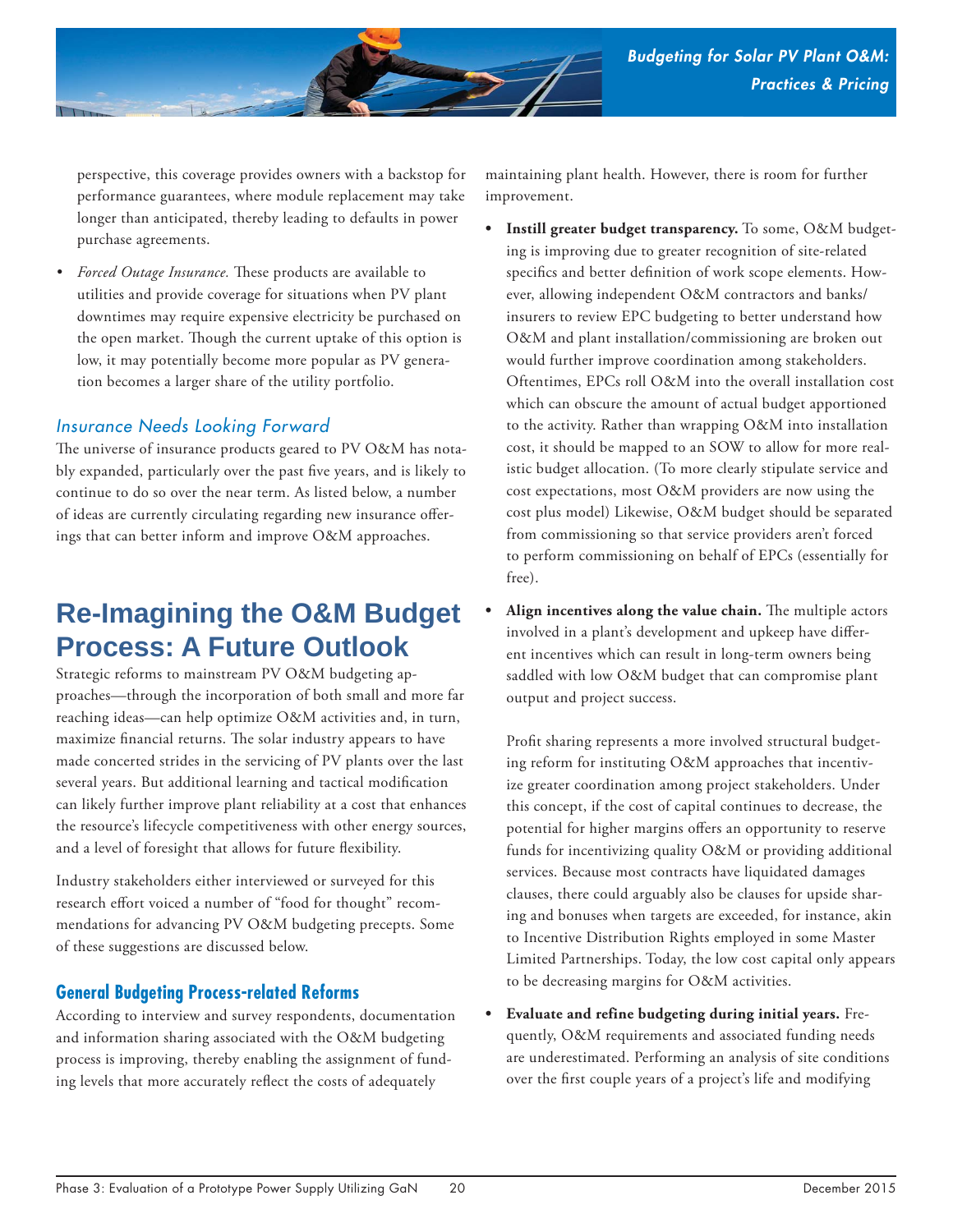

#### *Table 7 – Suggestions for New Insurance Offerings/Approaches*

| <b>Summary Ideas</b>                                               |                                                                    |
|--------------------------------------------------------------------|--------------------------------------------------------------------|
| Insurance that accounts for potential fire concerns associated     | Curtailment insurance to protect against instances when a PV       |
| with the coupling of solar plus energy storage, insurance products | system temporarily suspends power delivery and, in turn, impacts   |
| need to be modified for potential fire concerns.                   | other contracts depending on the length of the curtailment.        |
| Improved insurance products tied to weather and performance        | Manufacturer bankruptcy insurance for backstopping situations in   |
| modeling risk. Some stakeholders claim that these produced         | which another product may have to be purchased and installed if    |
| are currently too expensive. Derivatives based on weather and      | an equipment failure occurs after a manufacturer goes bankrupt     |
| irradiance impacts to PV performance may be another option.        | and a spare part or unit is unavailable as a replacement.          |
| Availability insurance tied to an availability guarantee in an O&M | Insurance to backstop O&M activities if a large vertically         |
| contract.                                                          | integrated company goes out of business.                           |
| The use of off balance sheet surety bonds to cover losses.         | Guidelines for managing insurance claims                           |
| Insurance that adjusts for newer PV systems outfitted with arc     | More attention toward Business Interruption insurance due to       |
| fault detectors vs. older systems without them.                    | rising potential for revenue losses that exceed replacement costs. |

Efficacy coverage, which considers the performance of components designed for use in one system, and maps them to other systems. The weakest link (component) in the system would be covered if the desired output by deploying the technology in the new setting is not realized. For example, use of the same battery for PV energy storage that is already used in EV applications could be covered if it fails in the new application, ultimately if the scalability risk can be determined.

budget accordingly can mitigate shortcomings of initially instituted O&M strategies. Moreover, allowing for better estimates of maintenance costs once many of the initial warranties have expired would help improve proforma cost estimates early in the project lifetime.

- **Require O&M review in independent engineering (IE) reports commissioned by lenders.** In general, IE reports are customized to different client needs and many do not contain a thorough review of a project's O&M strategy. While certain topics, such as energy production estimates, are commonly addressed, O&M is often overlooked; even when included, it represents a small sub-portion of the entire report.
- **Incorporate new approaches for determining service requirements to maintain component warranties.** From a reliability perspective, the ability to aggregate plant performance across the U.S. to enable the identification of the top five O&M events would help improve the budgeting process and determine a reasonable availability guarantee that balances efficiency and cost with electric generation.
- **Consider decommissioning activities.** Many owners do not budget for the decommissioning process. Due to lag-

ging knowledge surrounding the costs of this activity, prices paid for the service may be higher than if there were greater competition. Decommissioning may include hazardous waste recycling depending on the markets available for module and inverter recycling.

#### **Standardizing Budgeting and Tasks**

Standardization of various aspects of the budgeting process can potentially increase efficiencies and level set expectations. For example, standardizing on PV project components can lead to cost competitiveness and lower prices paid for spares. (However, it is uncertain that parts standardization will lead to greater plant reliability if a plant's complexity is consequently increased.) Moreover, standardizing procedures can lead to improved efficiencies for O&M technicians in the field. That said, standardization may work best if it is allowed to organically take root, rather than be forced on the industry.

#### **Competition & O&M Budgeting**

Many O&M service providers expect both costs and pricing to initially increase for O&M services as demand rises in the near term. However, this anticipated uptick in costs and pric-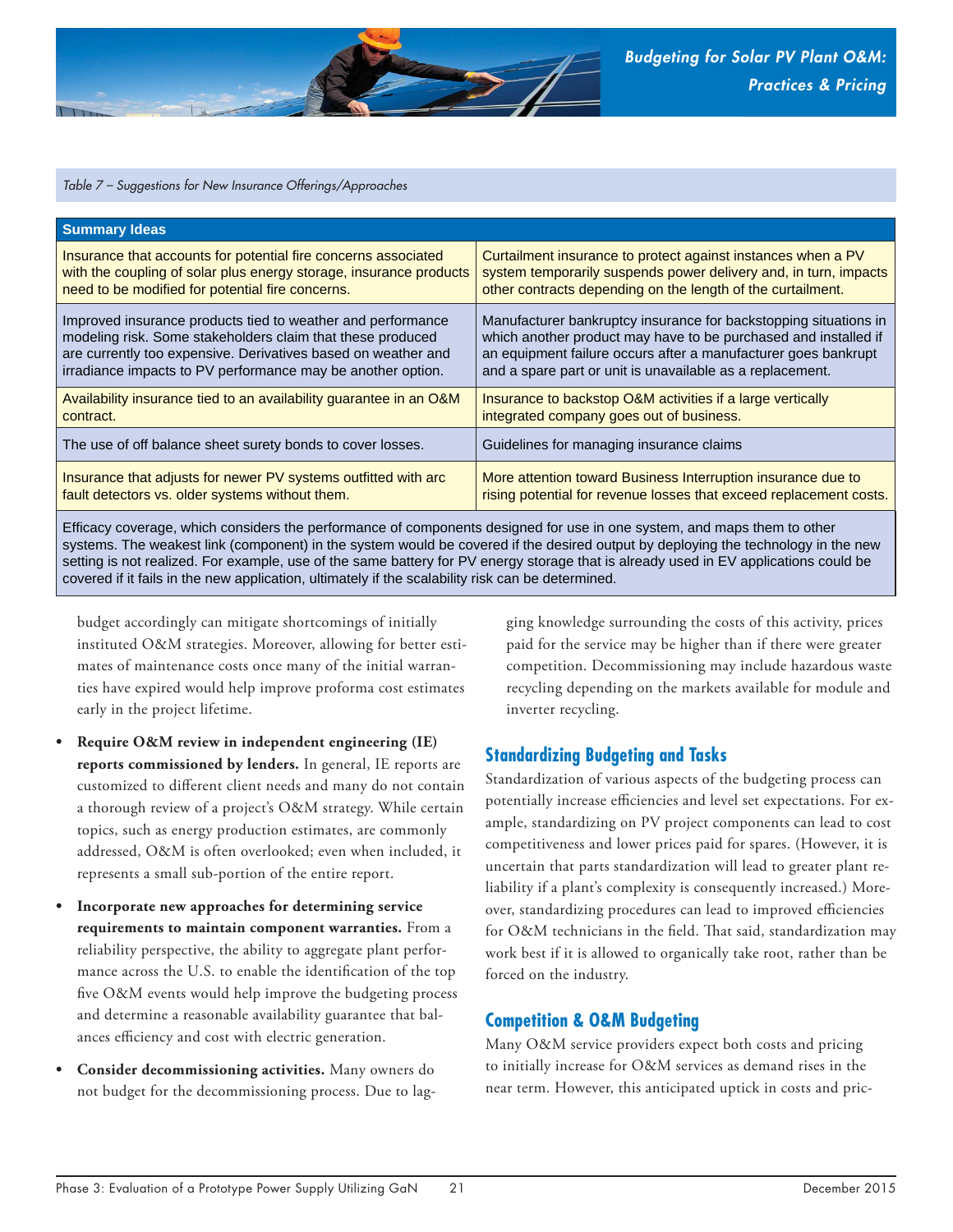

ing is also predicted to be short lived, as competition from other O&M providers grows, and summarily drives down price points. The greater presence of O&M providers nearby customer sites is also expected to depress prices.

Open ended questions currently exist surrounding the direction of the O&M competitive landscape. It's unclear, for example, if and to what degree EPCs might enter the O&M services field or whether PV installers will begin to more commonly include O&M services in their product offerings. There is already a shortage of skilled labor available to perform O&M services, and decreasing budgets (as defined in proformas) is likely to make it more difficult to contract the right person for the work.

More fundamentally, outstanding questions remain regarding the value of O&M provider services over a project's lifetime. Should O&M experience command a price premium? In some cases, O&M providers are getting involved in projects early on, providing consulting and review services prior to plant construction. Pre-qualification of providers is occurring in some markets, distinguishing those that follow safety standards and have a track record of safe operations, as well as the ability to develop and follow industry best practices.

#### **O&M Services for Utility-owned PV Systems**

Looking ahead, electric utilities are likely to increase their PV plant portfolios from their current (largely insignificant) levels. As a result of greater PV asset ownership, utilities are also likely to more broadly evaluate the financial (and other) tradeoffs of managing their PV O&M needs either in-house or externally through 3rd party providers. (Today, the vast majority of utilities source their PV generation through power purchase agreements; as such, they are not responsible for plant  $O\&M$ .) The emergence of specialty sub-contractors, internal labor efficiencies, and potential new revenue stream opportunities (e.g., offering PV O&M as a service), are among the factors that will require future consideration by both regulated and unregulated power companies.

# **Suggested Reading**

*PV O&M Index 2015: Emphasis on Boosting Returns.* Bloomberg New Energy Finance, New York, NY: September 2015.

*SAPC Best Practices in PV System Operations and Maintenance Version 1.0.* National Renewable Energy Laboratory, Golden, CO: March 2015. NREL/SR-6A20-63235.

*A Best Practice for Developing Availability Guarantee Language in Photovoltaic O&M Agreements*. Sandia National Laboratories, Albuquerque, NM: 2015. SAND2015-10223.

*Precursor Report of Data Needs and Recommended Practices for PV Plant Availability, Operations and Maintenance Reporting*. Sandia National Laboratories, Albuquerque, NM: 2015. SAND2015- 0587.

*Utilizing Unmanned Aircraft Systems as a Solar Photovoltaics Operations and Maintenance Tool*. EPRI, Palo Alto, CA: 2015. 3002006216.

*Solar Energy Technology Guide*. EPRI, Palo Alto, CA: 2015. 3002006365.

*Megawatt-Scale PV O&M and Asset Management 2015-2020: Services, Markets and Competitors*. GTM Research, Boston, MA: September 2015.

*PV Reliability Operations and Maintenance (PVROM) Database Initiative: 2014 Progress Report*, Sandia National Laboratories, Albuquerque, NM: 2014. SAND2014-20612.

*PV System Operations and Maintenance Fundamentals.* Solar America Board for Codes and Standards, Cocoa, FL: August 2013

*Continuing Developments in PV Risk Management: Strategies, Solutions, and Implications.* National Renewable Energy Laboratory, Golden, CO: February 2013. NREL/TP-6A20-57143.

*PV Reliability Operations Maintenance (PVROM) Database Initiative: 2013 Project Report.* EPRI, Palo Alto, CA: 2013. 3002001399.

*Southern California Edison's Solar Rooftop Program: Utility-Scale PV System Installation Best Practices.* EPRI, Palo Alto, CA: 2011. 1026662.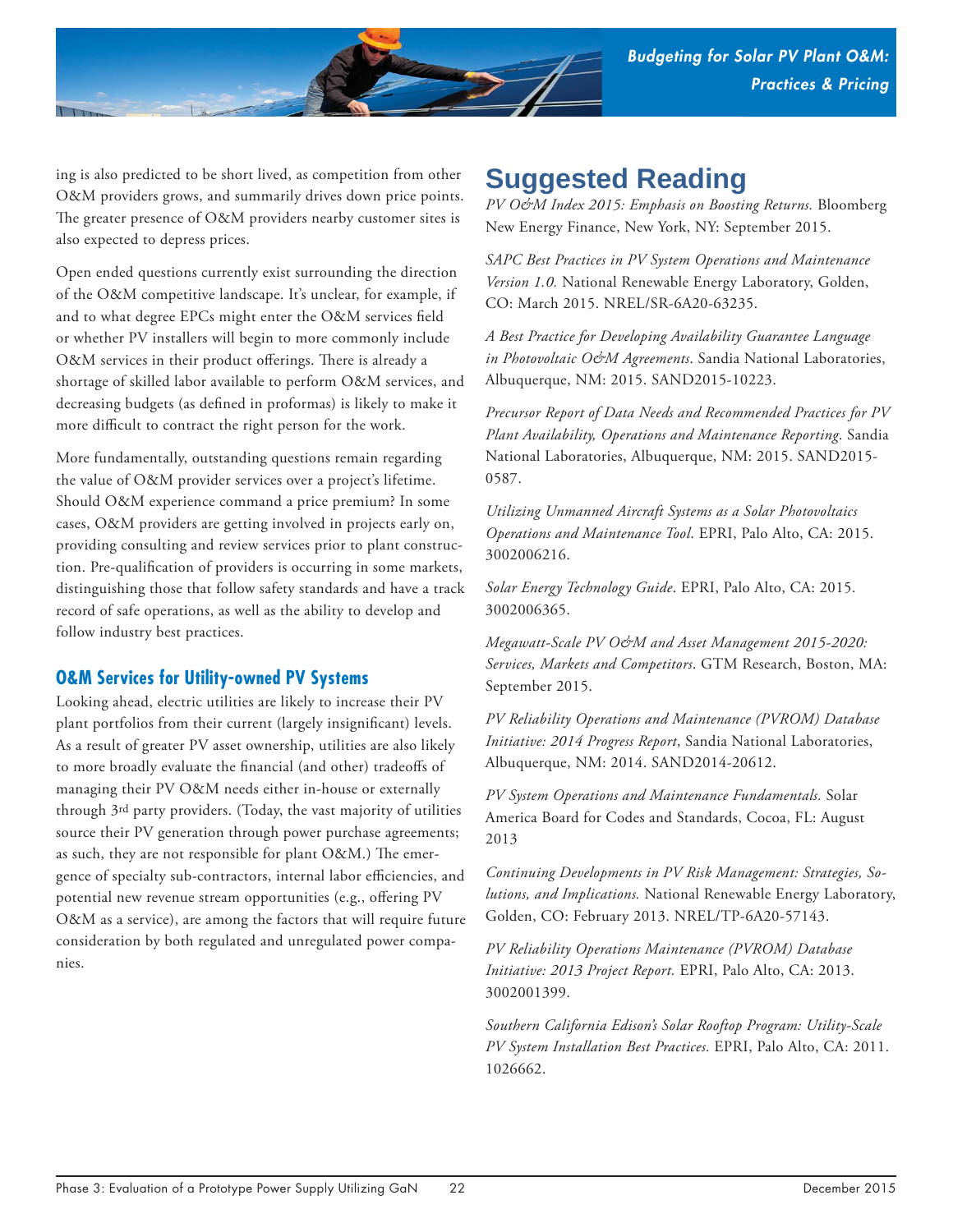

*Solar Photovoltaic System Operations and Maintenance: Utility Case Studies.* EPRI, Palo Alto, CA: 2011. 1021988.

*Addressing Solar Photovoltaic Operations and Maintenance Challenges: A Survey of Current Knowledge and Practices,* EPRI, Palo Alto, CA: 2010. 1008434.

*Insuring Solar Photovoltaics: Challenges and Possible Solutions.* National Renewable Energy Laboratory, Golden, CO: February 2010. NREL/TP-6A2-46932

*Five Years of Operating Experience at a Large, Utility-scale Photovoltaic Generating Plant*. L. M. Moore et al., Prog. Photovolt: Res. Appl. 2008, 16:249–259.